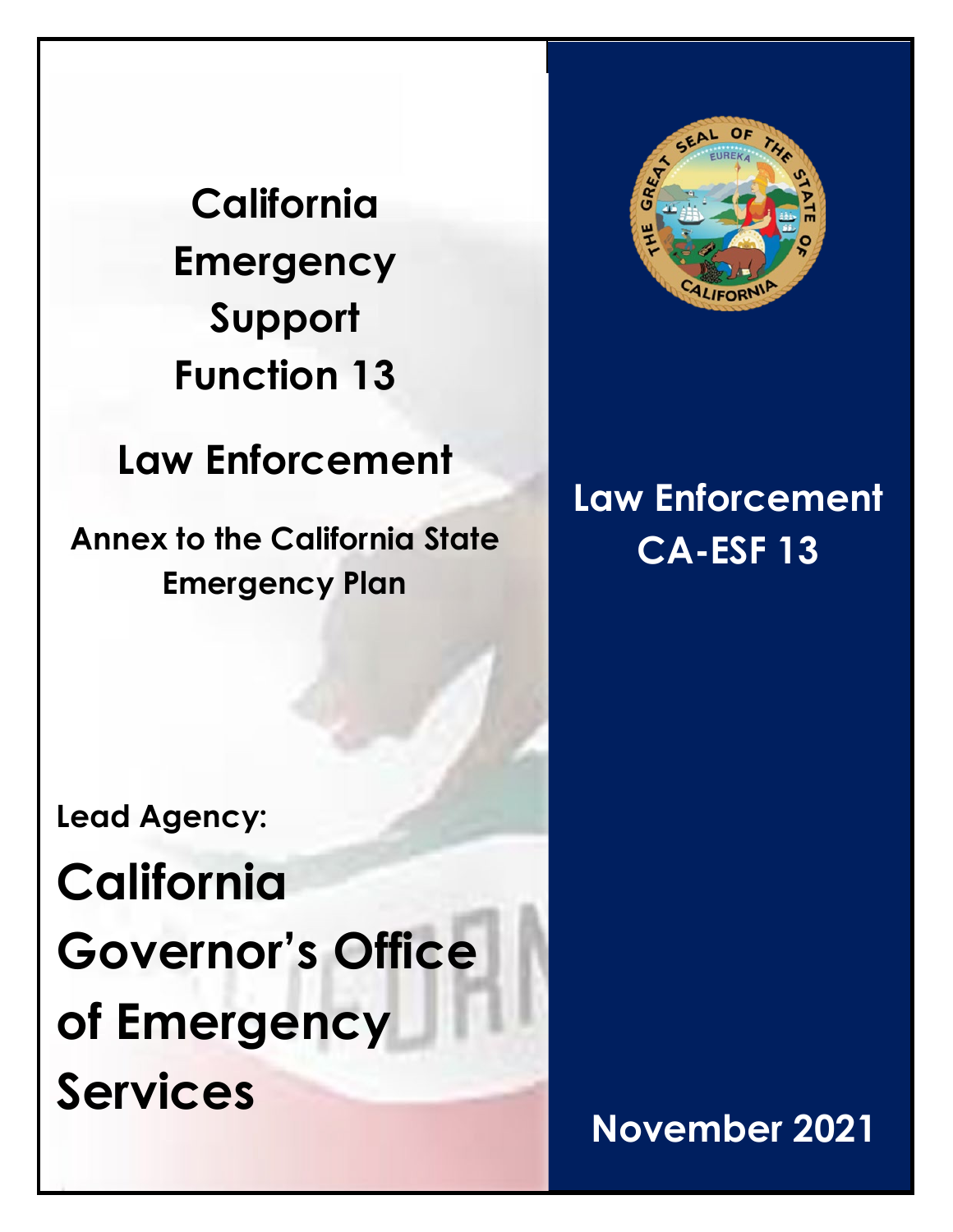This Page Intentionally Blank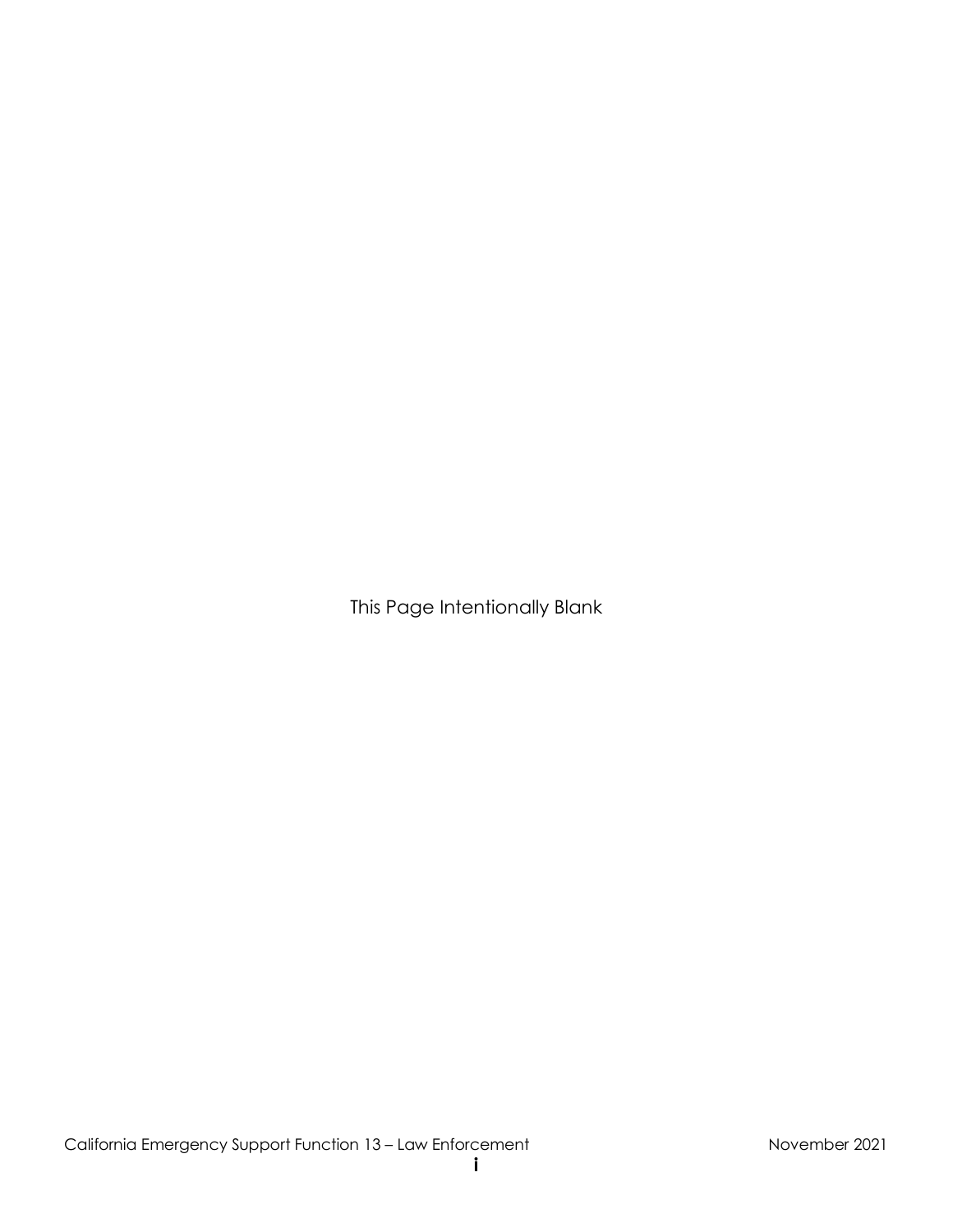The most current copy of this annex, including any changed pages, is available through the Planning and Preparedness Branch of the California Governor's Office of Emergency Services at 3650 Schriever Avenue, Mather, CA 95655. Copies are also available on the **Planning and Preparedness Branch web page**.

| Change # | <b>Date</b> | <b>Summary of Changes</b> |
|----------|-------------|---------------------------|
|          |             |                           |
|          |             |                           |
|          |             |                           |
|          |             |                           |
|          |             |                           |
|          |             |                           |
|          |             |                           |
|          |             |                           |
|          |             |                           |
|          |             |                           |
|          |             |                           |
|          |             |                           |
|          |             |                           |
|          |             |                           |
|          |             |                           |
|          |             |                           |
|          |             |                           |
|          |             |                           |
|          |             |                           |
|          |             |                           |
|          |             |                           |
|          |             |                           |
|          |             |                           |
|          |             |                           |
|          |             |                           |
|          |             |                           |
|          |             |                           |
|          |             |                           |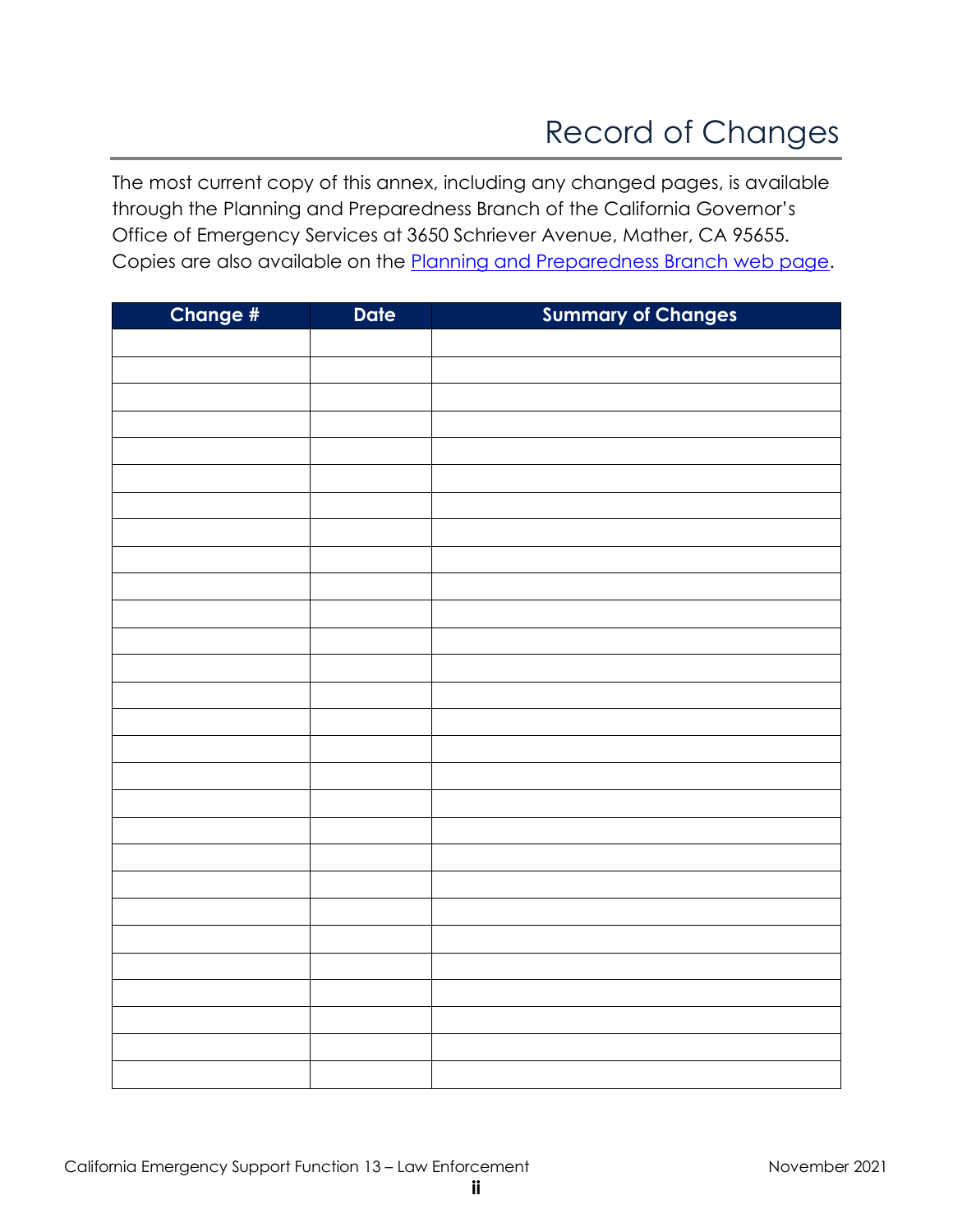This Page Intentionally Blank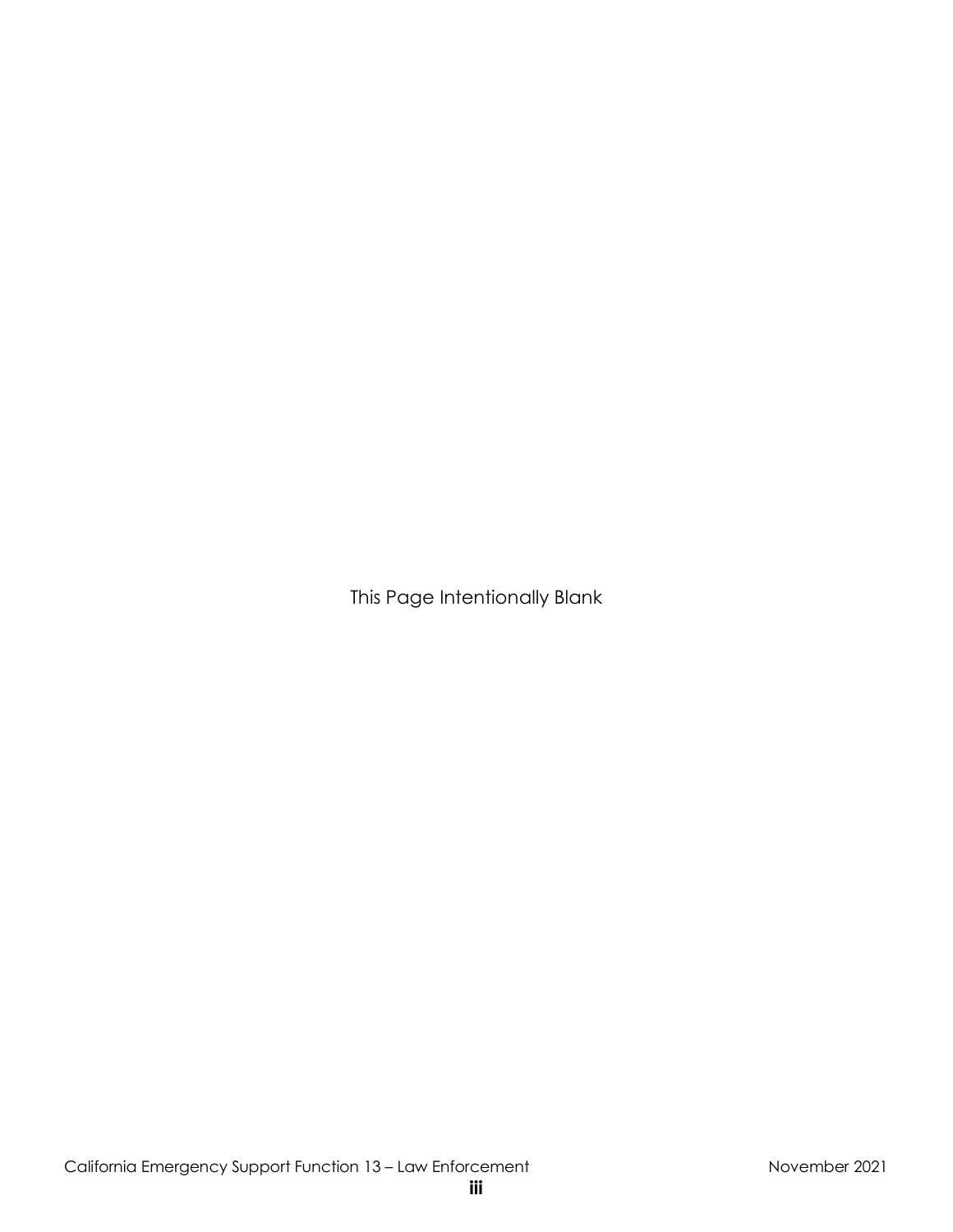## **Table of Contents**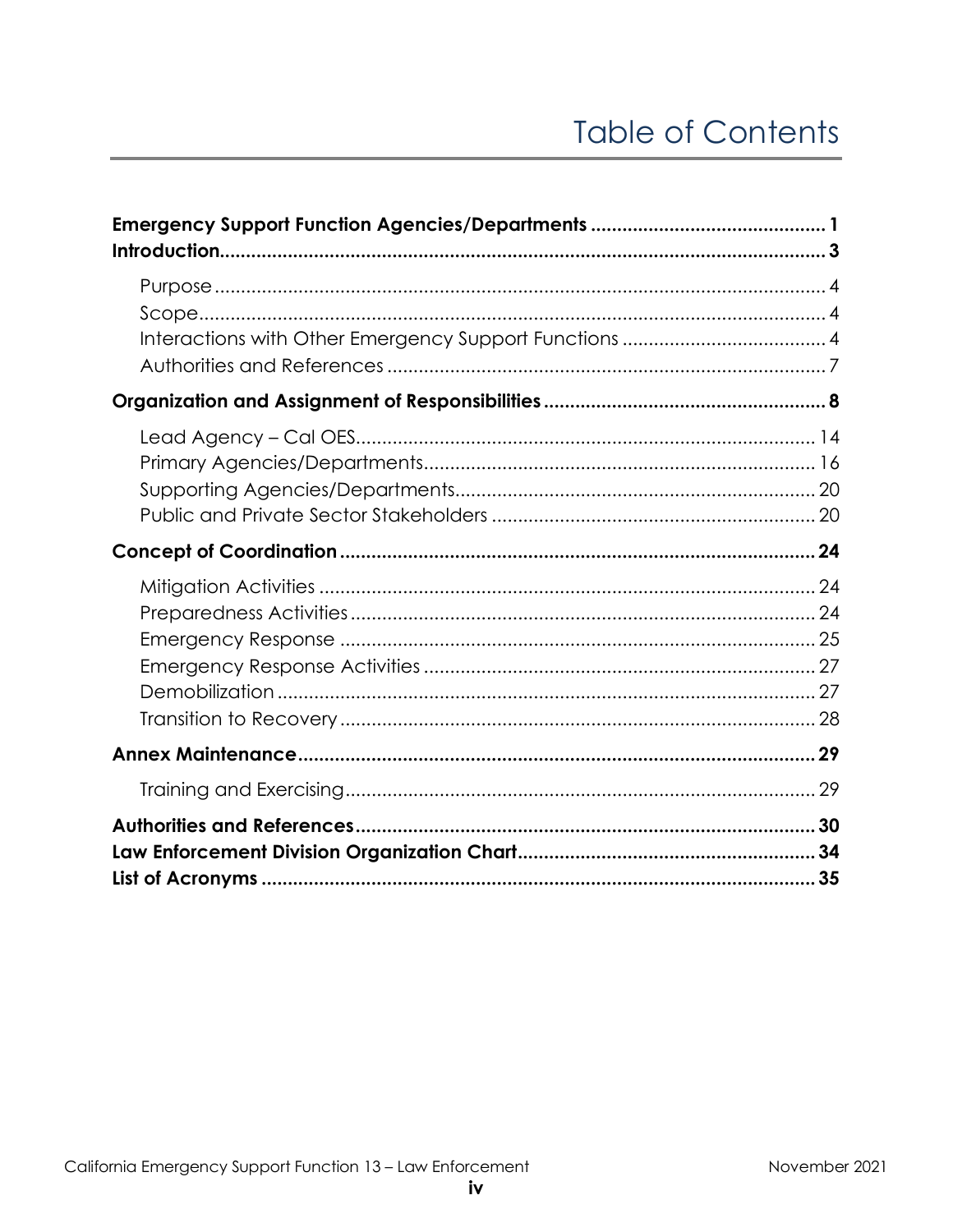## <span id="page-5-0"></span>Emergency Support Function Agencies/Departments

#### **Lead Agency**

California Governor's Office of Emergency Services (Cal OES)

#### **Primary Agencies/Departments**

California Governor's Office of Emergency Services - Law Enforcement Division

#### **Supporting State Agencies/Departments**

California Air Resources Board (ARB) California Alcohol Beverage Control (ABC) California Conservation Corps (CCC) California Boating and Waterways Commission (DBW-Com) California Department of Cannabis Control California Department of Consumer Affairs (DCA) Cemetery and Funeral Bureau (CFB) California Department of Corrections and Rehabilitation (CDCR) California Department of Fish and Wildlife (CDFW) California Department of Forestry and Fire Protection (Cal Fire) California Department of Insurance (CDI) California Department of Justice (DOJ) California Department of Motor Vehicles (DMV) California Department of Parks and Recreation (PARKS) California Department of Public Health (CDPH) California Department of Toxic Substances Control (DTSC) California Department of Transportation (DOT) California Department of Water Resources (DWR) California Environmental Protection Agency (Cal EPA) California Franchise Tax Board (FTB) California Government Operations Agency (GovOps) California Health and Human Services Agency (Cal HHS) California Highway Patrol (CHP) California State Lottery (CALottery) California National Guard (CNG) California Natural Resources Agency (Resources) California Office of the Inspector General (OIG) California Secretary of State (SOS)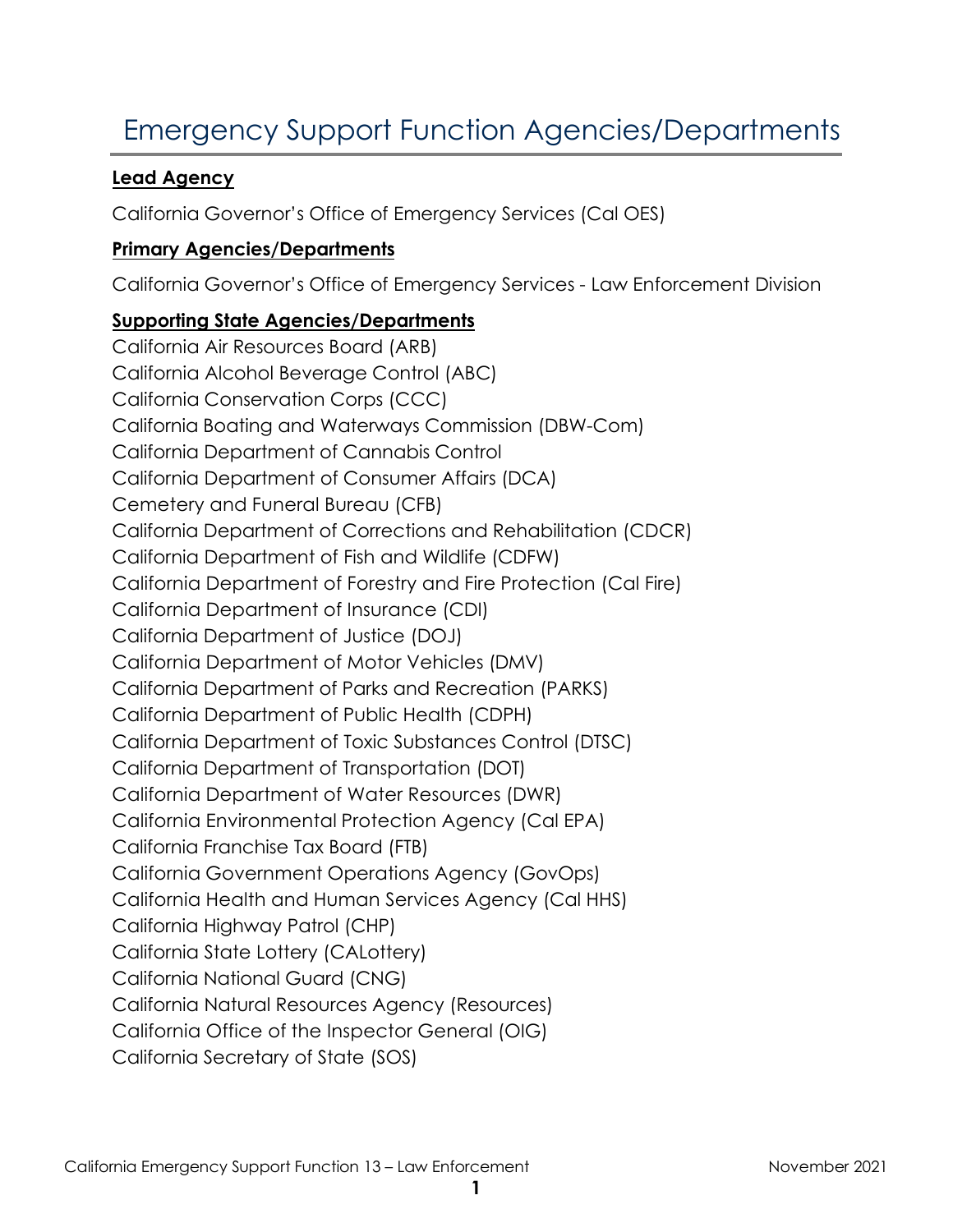#### **Other Supporting Stakeholders**

Association of California Cremationists California Dental Identification Team California Funeral Directors Association California State Coroner's Association Cemetery and Mortuary Association of California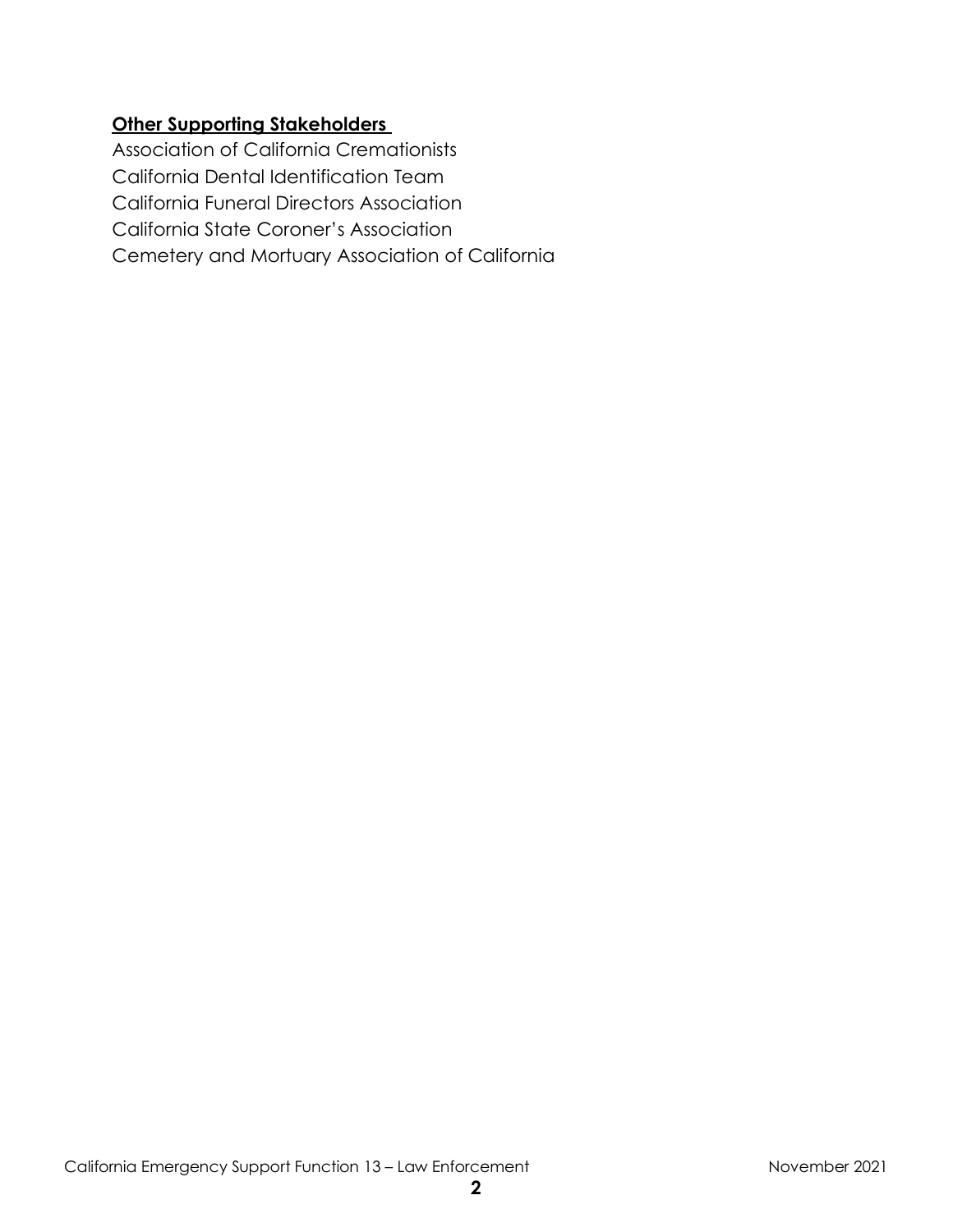<span id="page-7-0"></span>Law enforcement responsibilities reside within the authorities of local government<sup>[1](#page-7-1)</sup> in the State of California. City police departments are charged with responsibility for the maintenance of law and order and protection of life and property within the municipal geographic boundaries<sup>2</sup>. In unincorporated areas of the county, the Sheriff coordinates law enforcement activities, resources, and serves as the Operational Area (OA) Law Enforcement Coordinator (except for the city and county of San Francisco where the Chief of Police is the OA Law Enforcement Coordinator).

The state-level law enforcement assistance is provided within the California Law Enforcement Mutual Aid System (CLEMAS) and is an extension of the concept of "neighbor helping neighbor." The Law Enforcement Mutual Aid System was established in 1961, and has been used to restore order during emergencies, including civil unrest, and to aid local agencies during other unusual events<sup>3</sup>.

The Law Enforcement Mutual Aid System is comprised of Law Enforcement Mutual Aid, Search & Rescue Mutual Aid, Coroner's Mutual Aid, and is coordinated within the organizational levels of SEMS: local, OA, region, and the state. The state is divided into seven Law Enforcement Mutual Aid Regions. A County Sheriff that has been elected by his/her peers within the region serves as the Regional Mutual Aid Coordinator.

The Cal OES Law Enforcement Division's Search & Rescue Program provides guidance, framework, and training for Search and Rescue operations within the State of California and supports the National Search and Rescue Plan.

An additional level of support provided at the state-level includes the Coroners' Mutual Aid & Mass Fatality Management Planning Program. This program is an integral component of the California Law Enforcement Mutual Aid System. In the event of an emergency that results in mass fatalities, the Coroners' Mutual Aid System serves as an essential resource to the impacted local Sheriff-Coroner, Coroner, or Medical Examiner if mutual aid is requested. To assure an effective and efficient response, a Law Enforcement Division State Coroners' Mutual Aid Coordinator coordinates all inter-regional mutual aid and state agency activity

<sup>1</sup> Local government is used in this annex as a city and/or operational area within the State of California

<span id="page-7-2"></span><span id="page-7-1"></span><sup>2</sup> California's Law Enforcement Mutual Aid Plan (Blue Book), 2009 Edition

<span id="page-7-3"></span><sup>3</sup> California's Law Enforcement Division website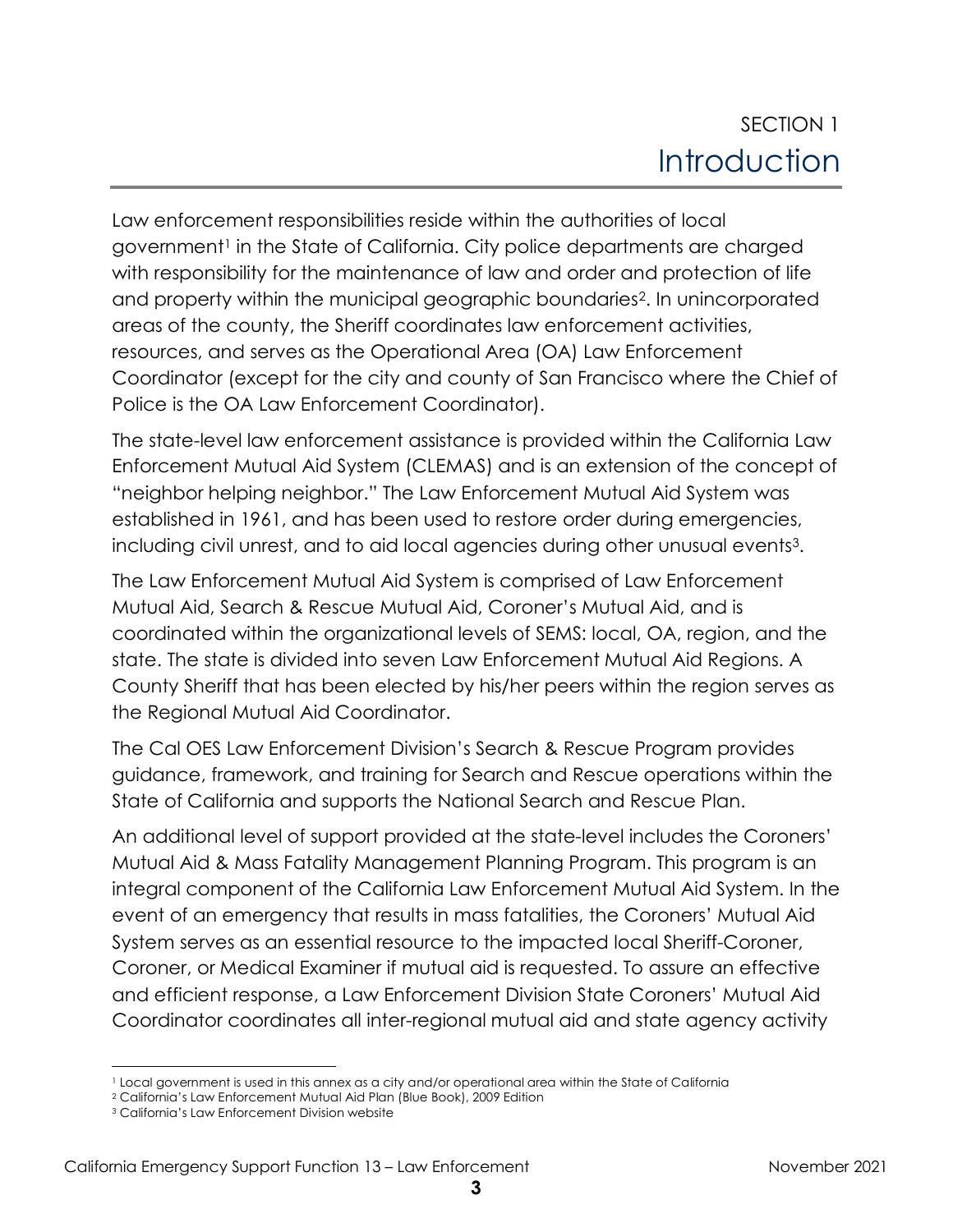relating to mutual aid under the Coroners' Mutual Aid Plan.

## <span id="page-8-0"></span>**Purpose**

The purpose of the California Emergency Support Function 13 - Law Enforcement (CA-ESF 13) Annex is to describe the state-level coordination Elements that are necessary to maintain order, ensure public safety, and coordinate law enforcement mutual aid in the state.

The CA-ESF 13 stakeholders come together to form an alliance of disciplinespecific stakeholders who possess common interests and share a level of responsibility to provide law enforcement, Search and Rescue services, and coroner support and services within the California Law Enforcement Mutual Aid System, the Law Enforcement-Search and Rescue Mutual Aid System, and the Coroners' Mutual Aid System.

## <span id="page-8-1"></span>**Scope**

According to the State of California Emergency Plan (SEP), the CA-ESF 13 - Law Enforcement stakeholders coordinate state law enforcement personnel and equipment to support responsible law enforcement agencies, coroner activities and public safety in accordance with Law Enforcement, Search & Rescue, and Coroners' Mutual Aid Plans.

The CA-ESF 13 stakeholders will work together within their statutory and regulatory authorities to mitigate, prepare for, respond to, and recover from emergencies effectively and efficiently. Nothing in this annex will serve to diminish or remove any authority of any city or county granted by Section 7 of Article XI of the California Constitution.

During a large-scale emergency response, the state-level departments and agencies retain their respective administrative authority but provide services and support within the CA-ESF 13 construct.

## <span id="page-8-2"></span>**Interactions with Other Emergency Support Functions**

The CA-ESF 13 - Law Enforcement stakeholders collaborate with several other Emergency Support Functions that request law enforcement assistance and expertise. Additionally, CA-ESF 13 stakeholders may need to request support and information sharing from other Emergency Support Functions to obtain specific information from an Emergency Support Function subject matter expert(s). Exhibit 1-1 illustrates the significant interactions with other CA-ESFs.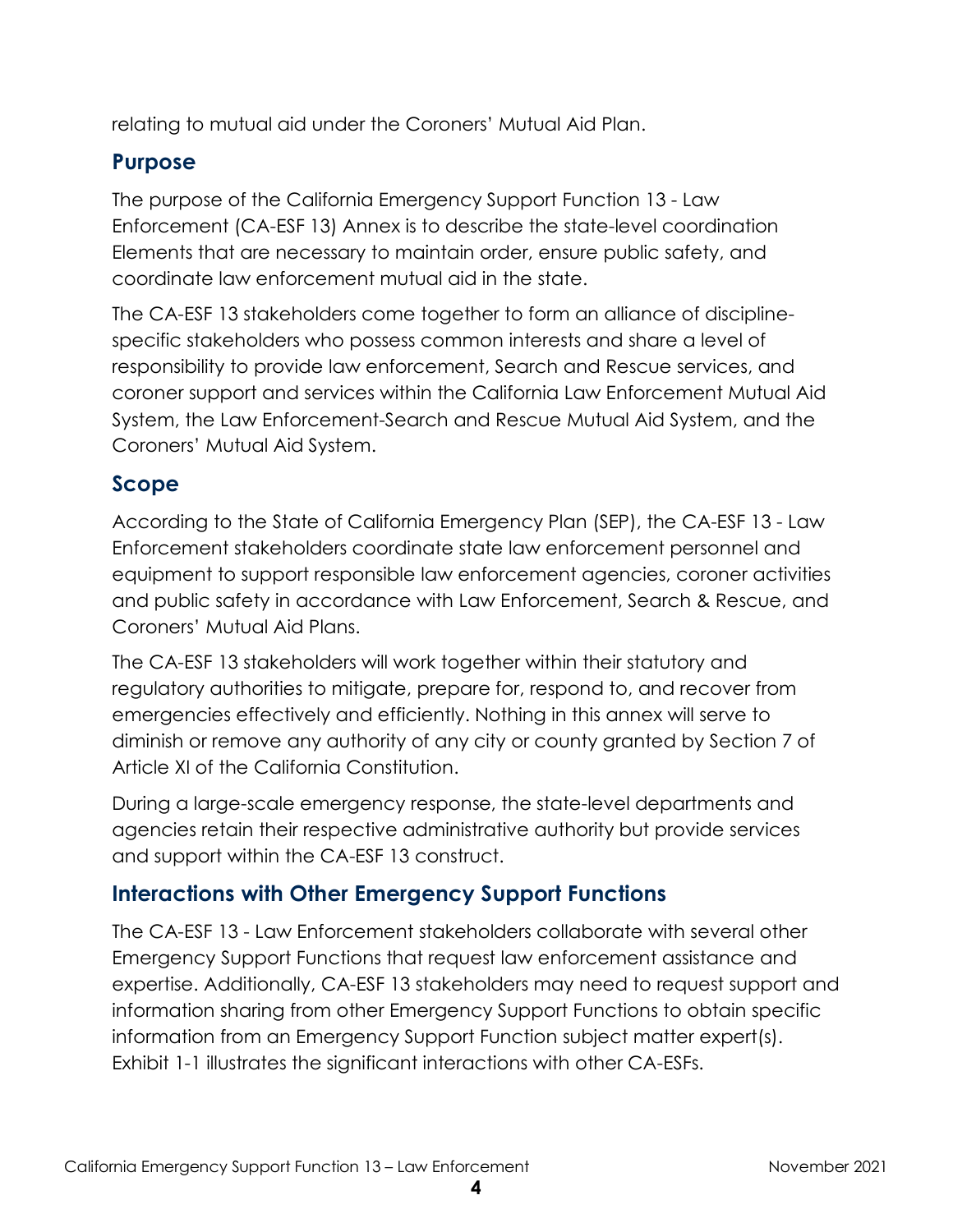| <b>Emergency Support Function</b>       | <b>Emergency Support Function Interaction</b>                                                                                                                                                                                               |
|-----------------------------------------|---------------------------------------------------------------------------------------------------------------------------------------------------------------------------------------------------------------------------------------------|
| CA-ESF 1 – Transportation               | Coordinate the law enforcement support<br>$\bullet$<br>for the transportation and transit<br>infrastructure.                                                                                                                                |
| CA-ESF 2 - Communications               | Coordinate with CA-ESF 2 on law<br>$\bullet$<br>enforcement hardware, software, and<br>systems needs that are not being<br>addressed within the California Law<br>Enforcement Mutual Aid System (CLEMAS).                                   |
| CA-ESF 3 - Construction                 | Coordinate the removal of debris to<br>$\bullet$<br>support law enforcement operations.                                                                                                                                                     |
|                                         | Coordinate security to support safety and<br>damage assessments.                                                                                                                                                                            |
| CA-ESF 4 – Fire and Rescue              | Coordinate law enforcement support for<br>$\bullet$<br>firefighting operations.                                                                                                                                                             |
|                                         | Coordination of law enforcement search<br>and rescue operations.                                                                                                                                                                            |
| CA-ESF 5 - Management                   | Coordinate and communicate law<br>$\bullet$<br>enforcement activities with management.                                                                                                                                                      |
| CA-ESF 6 - Care and Shelter             | Coordinate security and law enforcement<br>$\bullet$<br>coordination for care and shelter facilities.                                                                                                                                       |
| CA-ESF 7 - Resources                    | Coordinate law enforcement's requests for<br>resources.                                                                                                                                                                                     |
| CA-ESF 8 - Public Health<br>and Medical | Coordinate the law enforcement support<br>$\bullet$<br>(within CLEMAS) at hospitals and other<br>healthcare facilities, as well as the<br>Coroners' Mutual Aid System in support of<br>the local Coroner in the case of mass<br>fatalities. |
| CA-ESF 9 - Search and Rescue            | Merged with CA-ESF 4 and CA-ESF 13.<br>$\bullet$                                                                                                                                                                                            |
| CA-ESF 10 - Hazardous                   | Coordinate law enforcement support<br>$\bullet$<br>(within CLEMAS) needed to prepare for,                                                                                                                                                   |

## **Exhibit 1-1: CA Emergency Support Function Interaction**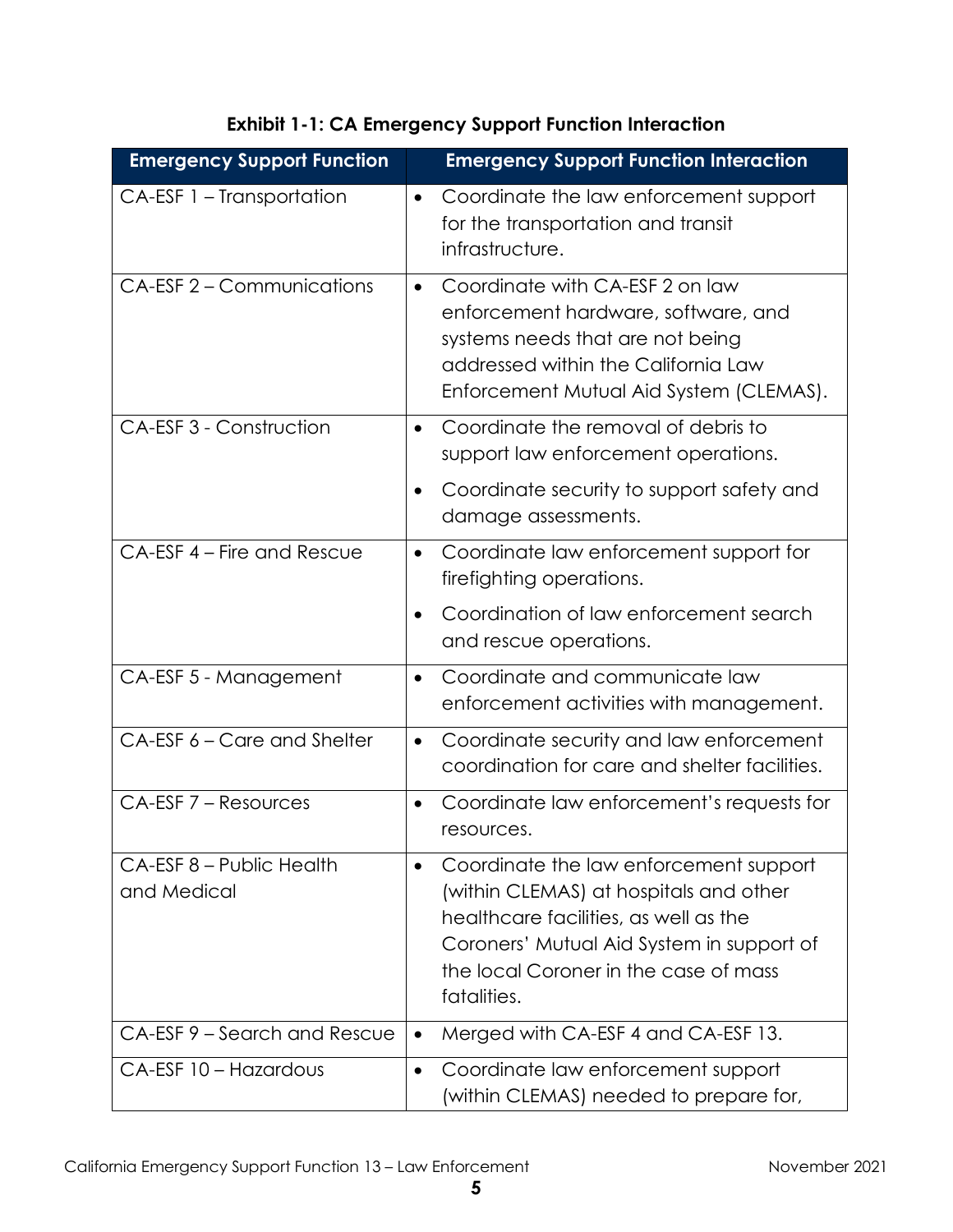| <b>Emergency Support Function</b>                  | <b>Emergency Support Function Interaction</b>                                                                                                                                                                                                                                                                                                                                     |
|----------------------------------------------------|-----------------------------------------------------------------------------------------------------------------------------------------------------------------------------------------------------------------------------------------------------------------------------------------------------------------------------------------------------------------------------------|
| <b>Materials</b>                                   | prevent, minimize, assess, mitigate,<br>respond to, and recover from a threat to<br>the public or environment by actual or<br>potential oil and/or hazardous material<br>releases.                                                                                                                                                                                                |
| CA-ESF 11 - Food and<br>Agriculture                | Coordinate law enforcement support as<br>$\bullet$<br>needed for food and agriculture events or<br>emergencies.                                                                                                                                                                                                                                                                   |
| CA-ESF 12 - Utilities                              | Coordinate law enforcement support for<br>$\bullet$<br>communities with utility disruption such as<br>power shut offs, blackouts, or any other<br>law enforcement support related to<br>utilities.                                                                                                                                                                                |
| CA-ESF 14 - Recovery                               | Coordinate law enforcement or security for<br>$\bullet$<br>recovery operations. Provide or coordinate<br>the provision of law enforcement and<br>coroner's mutual aid support to state<br>agencies, local jurisdictions, tribal<br>governments, volunteer organizations, and<br>NGOs requiring assistance in performance<br>of their emergency response and recovery<br>missions. |
| CA-ESF 15 - Public Information                     | Coordinate information on law<br>enforcement topics and request message<br>support from CA-ESF 15.                                                                                                                                                                                                                                                                                |
| CA-ESF 16 - Evacuation                             | Merged with CA-ESF 13.<br>$\bullet$                                                                                                                                                                                                                                                                                                                                               |
| CA-ESF 17 – Volunteers and<br>Donations Management | Coordinate law enforcement or security<br>$\bullet$<br>support as it relates to the volunteers and<br>donation management.                                                                                                                                                                                                                                                        |
| CA-ESF 18 – Cyber Security                         | Coordinate law enforcement support for<br>$\bullet$<br>cyber security incidents. Share information<br>with CA-ESF 18 on any suspicious cyber<br>activity.                                                                                                                                                                                                                         |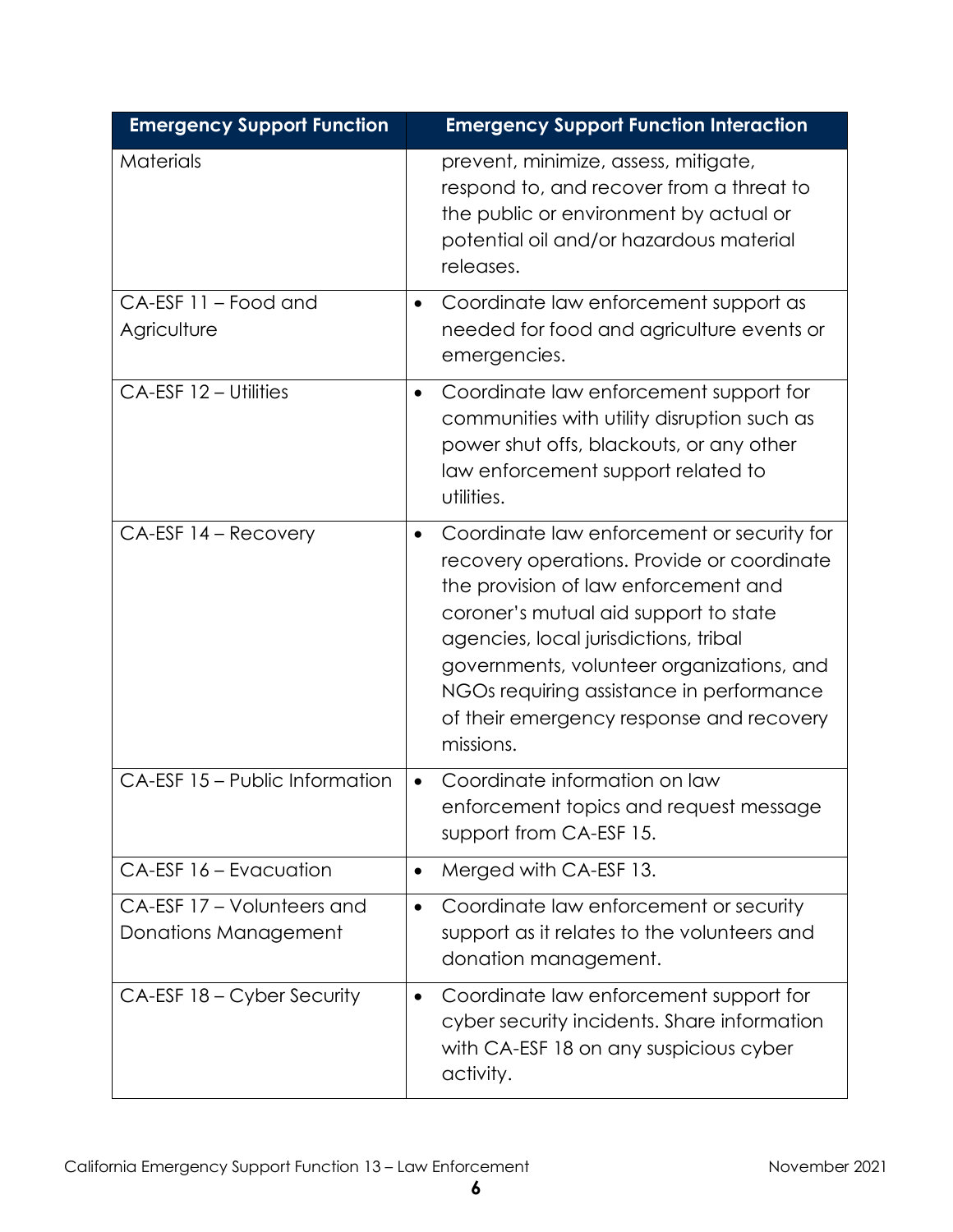## <span id="page-11-0"></span>**Authorities and References**

The stakeholder authorities and references list the documents that provide the agreements for the stakeholders to participate in the Emergency Support Function and the documents that influenced the CA-ESF 13 planning effort.

#### **Authorities**

The stakeholders of CA-ESF 13 may have statutory authorities governing their activities and participation in CA-ESF 13. The authorities listed in this annex provide an overview of the administrative orders, codes, statutes, ordinances, executive orders, regulations, and formal agreements relevant to the CA-ESF 13 stakeholders. A complete list of authorities is contained in Attachment A of this annex. The primary agencies' authorities include:

- California Government Code Section 8607
- California Government Code Section 27491
- California Code of Regulations Title 19, Sections 2920, 2925, 2930
- California Code of Regulations Title 42, Section 10501
- State of California Emergency Plan
- California Law Enforcement Mutual Aid Plan
- California Law Enforcement-Search and Rescue Mutual Aid Plan
- California Coroners' Mutual Aid Plan
- Emergency Services Act (ESA)

#### **References**

The references are the documents and other publications utilized for the creation, update, and maintenance of CA-ESF 13. Documents include those issued by Cal OES, members of CA-ESF 13, public stakeholders, and private stakeholders that have planned for coordination and cooperation within CA-ESF 13. A detailed list of references is in Attachment A.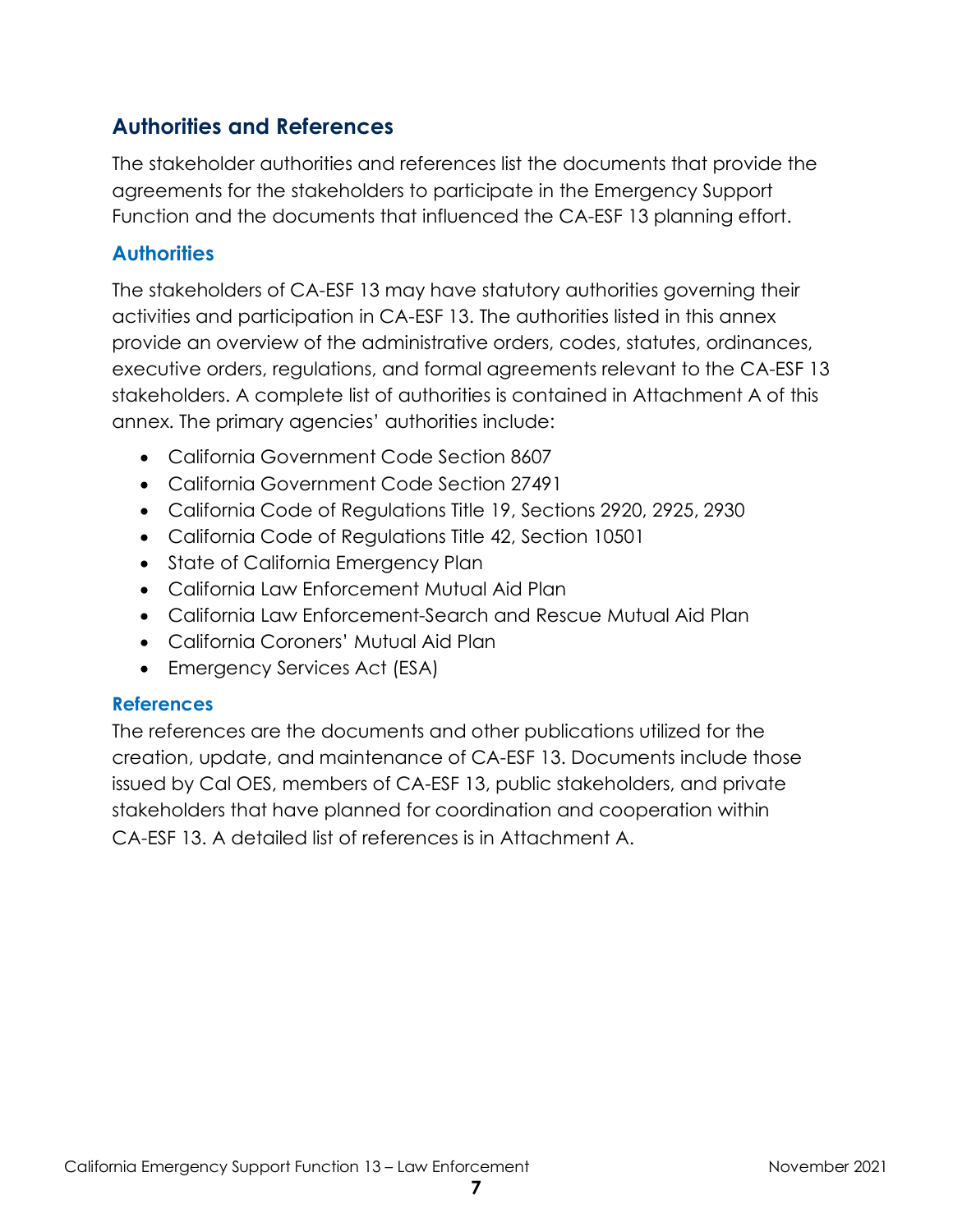## <span id="page-12-0"></span>SECTION 2 Organization and Assignment of Responsibilities

### **Organization**

During an emergency response, the law enforcement community collaborates through the Law Enforcement Incident Command System (LEICS), by using Standardization Emergency Management System (SEMS) concepts and principles, and by utilizing CLEMAS. CA-ESF 13 – Law Enforcement unifies a broad-spectrum of law enforcement stakeholders with various state-level capabilities, resources, and authorities to improve collaboration and coordination within the law enforcement community. CA-ESF 13 also builds upon the Cal OES Law Enforcement Division efforts to coordinate state-wide response for law enforcement mutual aid requests. The Law Enforcement Division typically interacts with California Sheriffs, Police Departments, University Police, as well as other federal, state, and local law enforcement agencies. During an emergency, the Law Enforcement Division deploys assets to the site of the emergency, provides law enforcement mutual aid guidance, coordinates search and rescue deployments, and coordinates the coroners' and mass fatality state-level assistance to support local and regional stakeholders.

The majority of CA-ESF 13 stakeholders are frequently involved in response operations under their agency's assigned response authorities. Due to the breadth and complexity among the CA-ESF 13 stakeholders, state-level awareness and collaboration is critical, but sometimes cumbersome and stovepiped during emergencies.

The organization of CA-ESF 13 is structured by core functions that give the CA-ESF 13 stakeholders a way of organizing key activities/capabilities that can be understood by other stakeholders and other CA-ESFs. Core functions are not exclusive to any single stakeholder within CA-ESF 13, but rather require the combined efforts of the entire community of stakeholders. Within each function, the capabilities (also described as categories of service and support) are used to group together the activities that are critical to the performance of the core function. The activities describe the elements of work that are completed to achieve the service or support capability. Resources, standards, and conditions will be connected to each activity.

During response operations, the core functions give the CA-ESF 13 stakeholders a way of organizing key collaboration topics at the various levels of an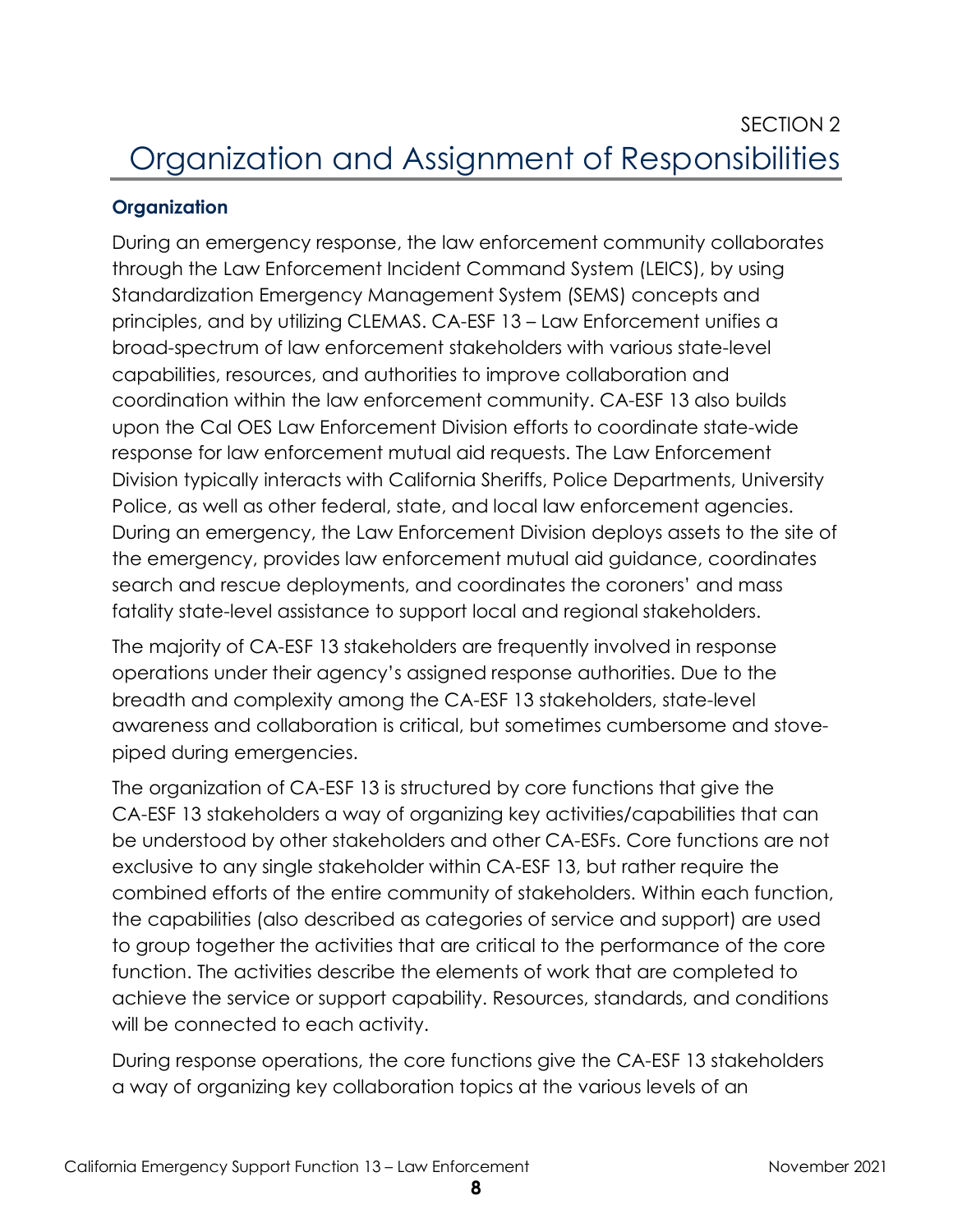emergency response (local, OA, regional, state, and federal). The CA-ESF 13 core functions diagram is in Attachment C. The CA-ESF 13 core functions include:

- **Security**  Coordinate the augmentation of local government security by filling critical gaps that have, or may, result in the interruption of essential services, cause public danger and suffering, risks to lives and property, public disorder, or destruction of critical assets, until follow-on support can be attained
- **Law Enforcement**  Coordinate the augmentation to local government law enforcement by assisting in the coordination of staffing traffic control points, access control, presence patrols, observation, escort, and protective services. This core function provides direct support to local law enforcement to mitigate the effects of an escalated emergency, civil disturbance, or natural/manmade disaster and may be required to support quarantine operations
- **Search and Rescue**  Supports and coordinates responses of personnel and equipment to SAR incidents including:
	- o Searching for, locating, accessing, stabilizing, rescuing, and transporting victims in/from locations not reasonably accessible from roadways.
	- o Searching for downed aircraft.
	- o Conducting high-angle rope rescue.
	- o Implementing water rescues from the ocean, swift water, or flood.
	- o Operating in areas where access to victims requires equipment and personnel transported by foot or unconventional vehicles.
	- o Operating in locations remote from vehicular access.
	- o Operating in situations that require responder personal self-sufficiency.
	- o Operating during prolonged operational periods in wilderness terrain and dangerous weather.
	- o Investigations of missing person incidents that may involve criminal act.
- **Mass fatality**  Coordinate the augmentation of Coroner/Medical Examiner support for mass fatalities within the State of California.

Diagram 2-1 illustrates the State Operations Center (SOC) coordination elements for CA-ESF 13 stakeholders.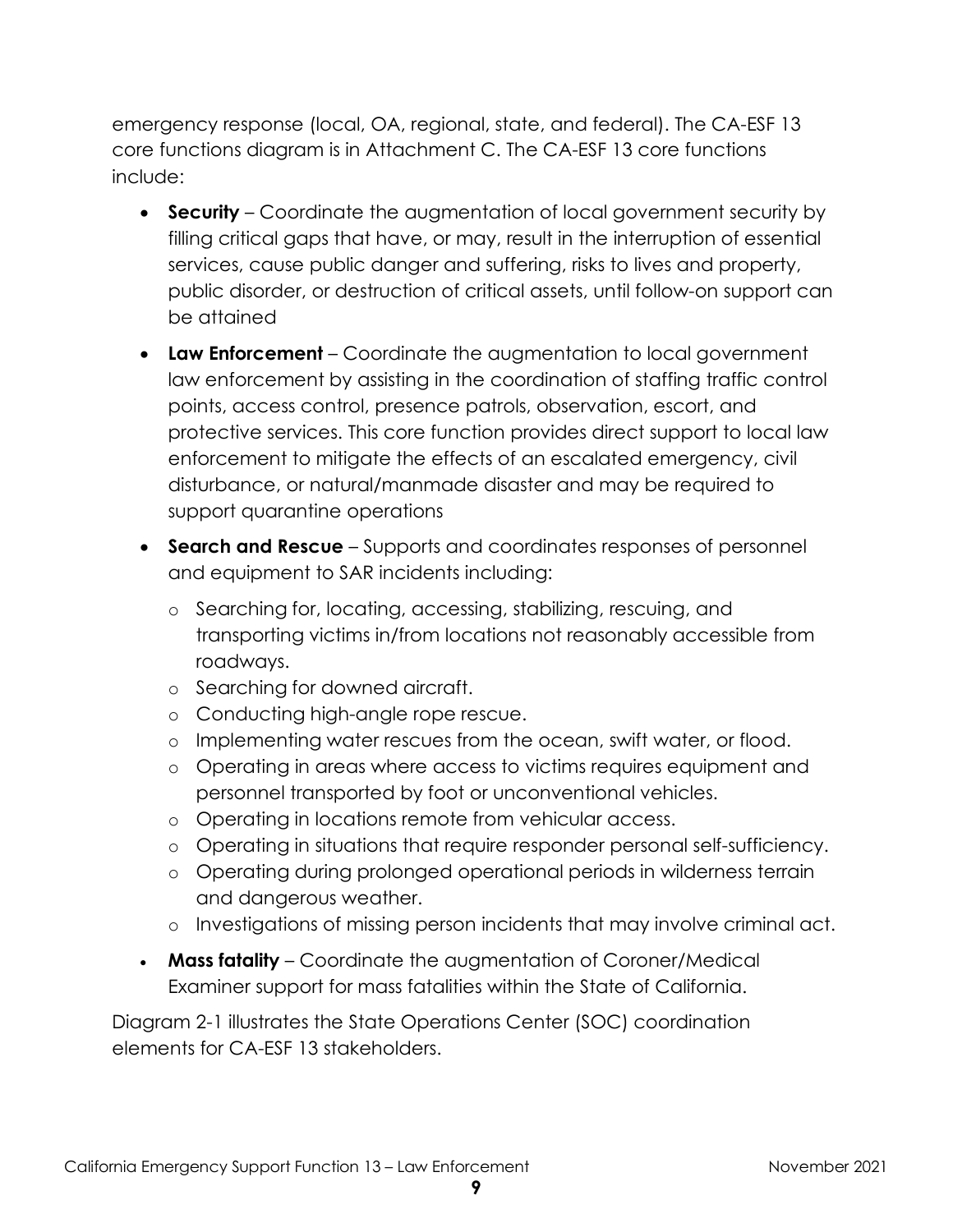

**Diagram 2-1: State Operations Center Coordination** 

#### **Regional Emergency Operations Center (REOC) Support Structure**

REOCs, when activated, are responsible for ensuring that coordination and information management is in place for providing support to local governments during an emergency.

The REOC locates and mobilizes resources available within the region and from state agencies. Agencies may be requested to send Agency Representatives to assist in coordinating their agency's support. For CA-ESF 13, a Regional Law Enforcement Mutual Aid Coordinator (RMAC) has already been designated and is an OA Law Enforcement Coordinator elected by peers from within the mutual aid region to coordinate the collective law enforcement mutual aid response of agencies within the region. Additionally, a Regional Law Enforcement Coroner Mutual Aid Coordinator is also identified to support the mass fatality response at the regional level.

#### **State Operations Center (SOC) Response Support Structure**

The SOC is responsible for coordinating resource requests and resolving priority issues that might arise at the region level, among the three Cal OES Administrative Regions. The SOC is also responsible for coordinating with the Federal Emergency Management Agency (FEMA) and other federal agencies involved in the implementation of the National Response Framework (NRF) in California.

During catastrophic emergencies, and other circumstances that warrant them,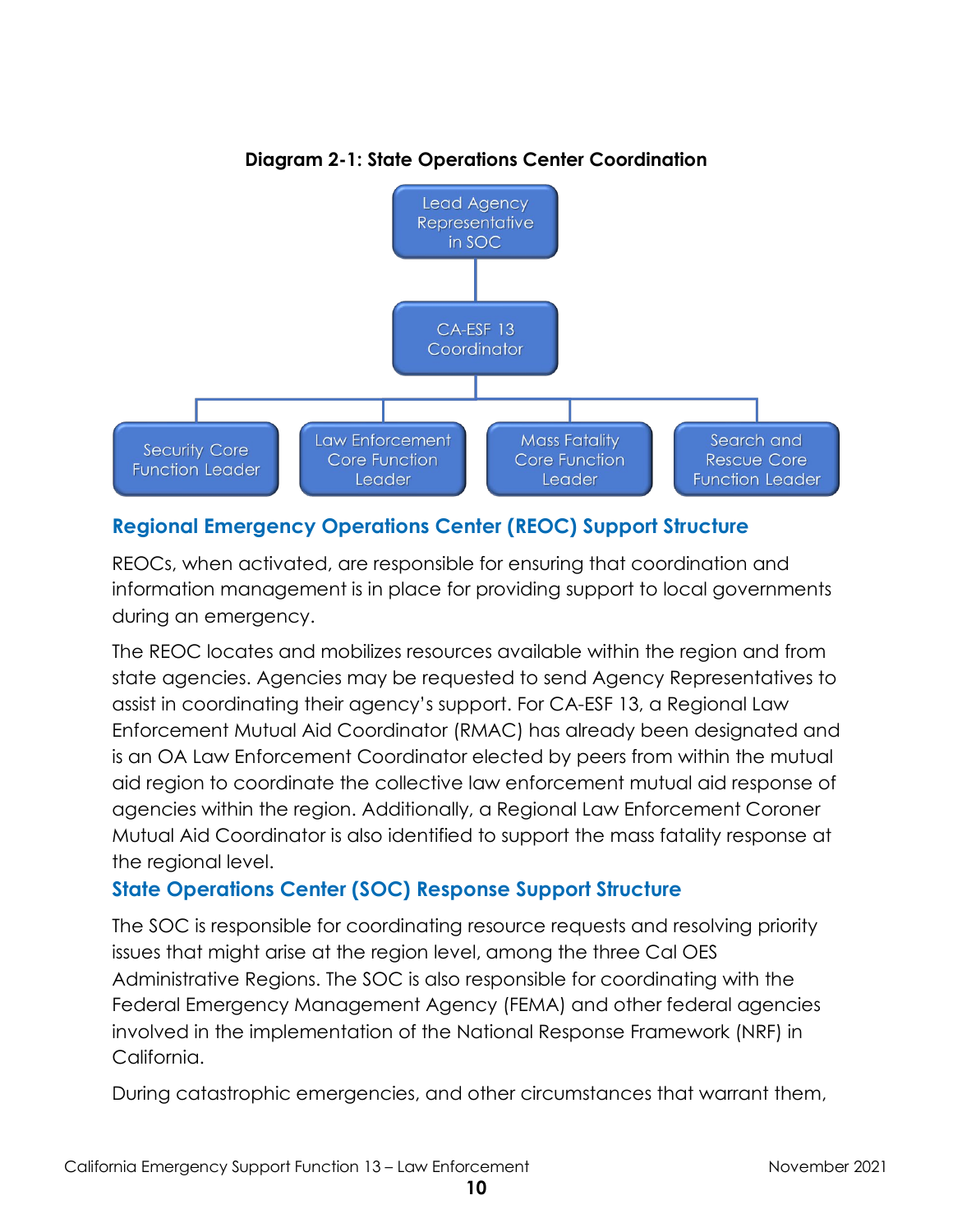the SOC may also create ad-hoc task forces to solve specific problems. These task forces are made up of key personnel from various functional areas or disciplines assigned by the SOC Director. Catastrophic planning efforts have identified key task forces likely to be required and CA-ESF 13 stakeholders are listed as key stakeholders if the task force is formed. In addition to the ad-hoc task forces in a catastrophic emergency, the Governor of the State of California may decide that additional resources are needed to restore order and ensure public safety[4](#page-15-0). These may include:

- Requests for federal law enforcement assistance under the Emergency Federal Law Enforcement Assistance Act coordinated through the Attorney General (AG) or designee
- Members of the National Guard under state control to the extent permitted by state law

## **Federal Support Structure**

The federal government organizes its resources and capabilities within 15 Emergency Support Functions (ESFs), as described in the National Response Framework (NRF). When the federal government deploys an ESF to assist in an emergency, it provides the greatest possible access to federal department and agency resources. ESF Coordinators and primary agencies are identified based on authorities and resources. Support agencies are assigned based on the availability of resources in each functional area. Each ESF aligns categories of resources and provides strategic objectives for their use. ESF 13 - Law Enforcement is supported by several federal entities, as follows:

- Department of Justice/Bureau of Alcohol, Tobacco, Firearms and **Explosives** 
	- o ESF Coordinator for CA-ESF 13
- Department of Defense
- Department of Health and Human Services
	- o ESF Coordinator for CA-ESF 8 (catastrophic mass fatality management)
- Department of State
- Department of the Interior
- Department of the Treasury
- Federal Bureau of Investigation

<span id="page-15-0"></span> $4$  Federal ESF 13 – Public Safety and Security Annex, May 2013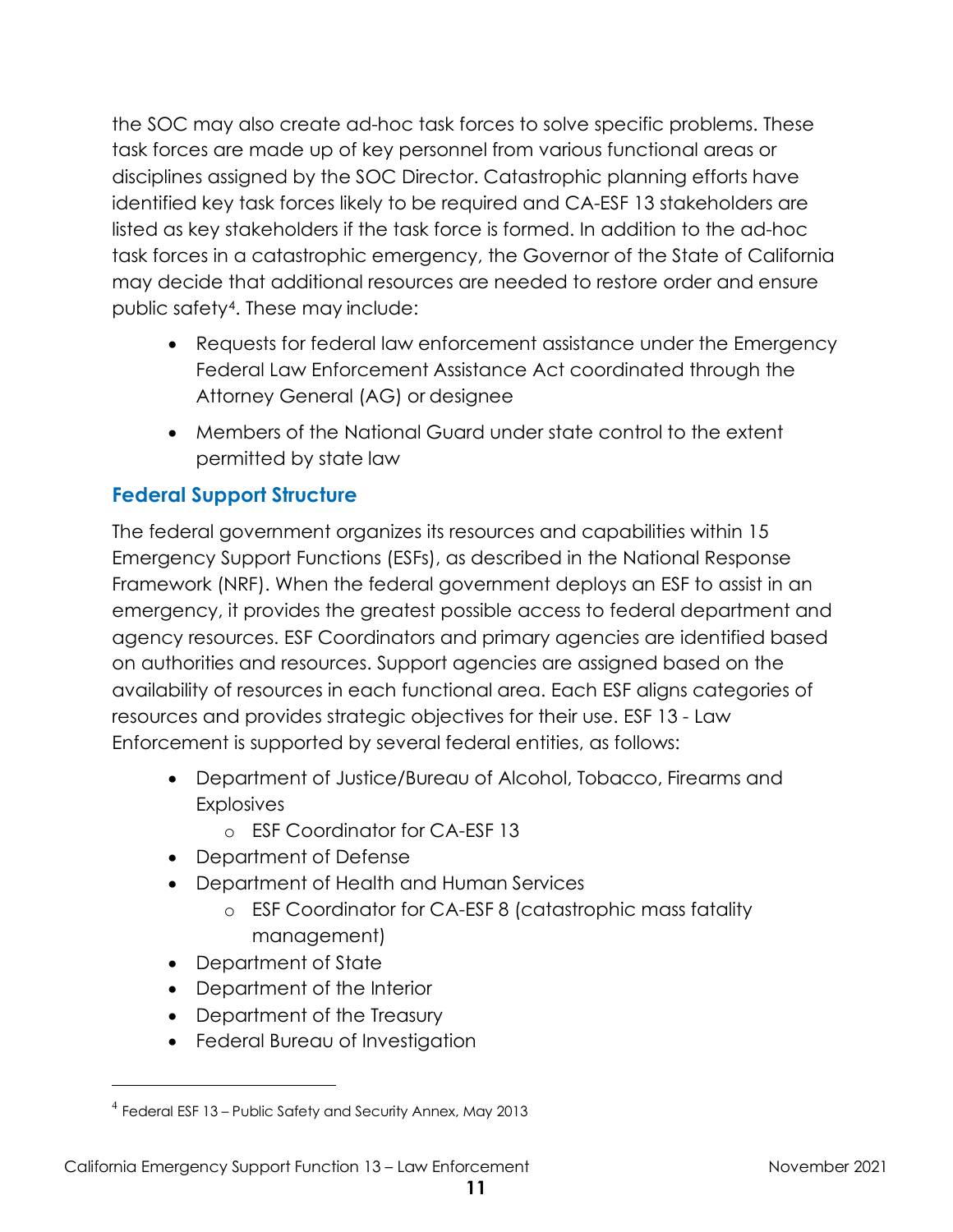- National Guard Bureau
- Department of Homeland Security
- Federal Emergency Management Agency
- Other departments/agencies with Federal Law Enforcement Officers
- Other federal agencies/departments with authorities and resources for mass fatality

#### **Exhibit 2-1: California Emergency Support Function and Federal Emergency Support Function Comparison**

| <b>Difference</b> | <b>CA-ESF</b>                                                                                                                                                                                                                                                                                                     | <b>Federal ESF</b>                                                                                                                                                                                                                                                                                                                                                     |
|-------------------|-------------------------------------------------------------------------------------------------------------------------------------------------------------------------------------------------------------------------------------------------------------------------------------------------------------------|------------------------------------------------------------------------------------------------------------------------------------------------------------------------------------------------------------------------------------------------------------------------------------------------------------------------------------------------------------------------|
| Coordinator Role  | Provide a source of subject<br>matter expertise and<br>coordination within the Law<br>Enforcement Mutual Aid<br>System, Search and Rescue<br>Mutual Aid System, and the<br>Coroner's Mutual Aid<br>System for the CA-ESF 13<br>stakeholders to determine<br>the most appropriate<br>options for filling a request | <b>Stafford Act Declaration</b><br>$\bullet$<br>-DHS activates<br>appropriate ESFs per<br>emergency need<br>Non-Stafford Act<br>$\bullet$<br>Declaration - Some<br>federal departments or<br>agencies conduct or<br>may lead federal<br>response actions under<br>their own authorities using<br>funding sources other<br>than the President's<br>Disaster Relief Fund |
| Core Functions    | Security, Law Enforcement,<br>Search and Rescue, and<br>Mass Fatality                                                                                                                                                                                                                                             | ESF 13 - Public Safety and<br>Security                                                                                                                                                                                                                                                                                                                                 |
| Resource Tracking | Cal EOC                                                                                                                                                                                                                                                                                                           | <b>Federal Systems</b>                                                                                                                                                                                                                                                                                                                                                 |

#### **CA-ESF Coordination Structure**

CA-ESF 13 – Law Enforcement is coordinated by the Cal OES Law Enforcement Division. The Cal OES Law Enforcement Division has the following responsibilities within the CA-ESF 13 coordination structure:

• Coordinating among CA-ESF 13 stakeholders for the implementation of the Law Enforcement Mutual Aid System, Search and Rescue Mutual Aid System, and the Coroner's Mutual AidSystem.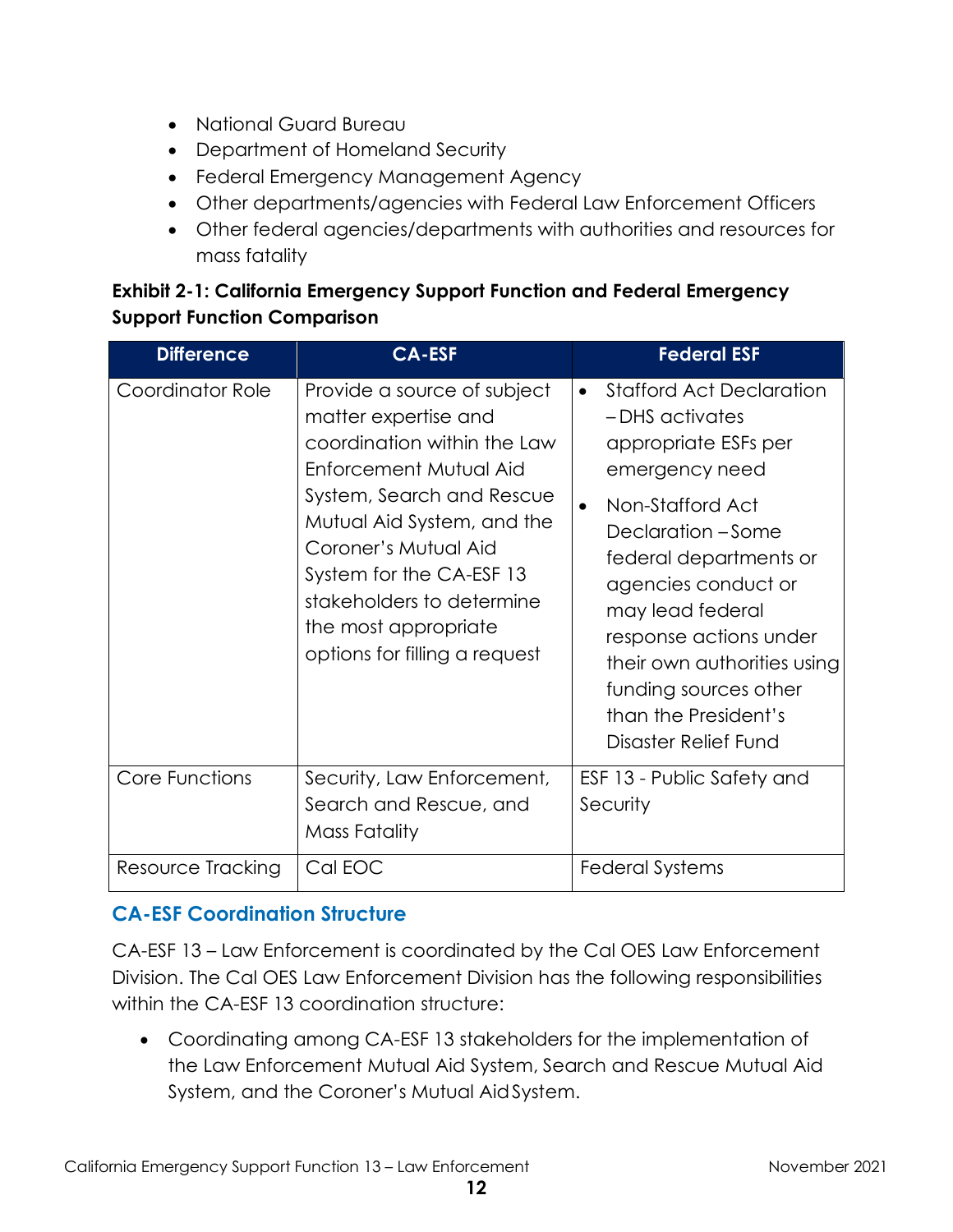- Providing support for the development and ongoing maintenance of CA-ESF 13.
- Overseeing the functioning of CA-ESF 13.
- Continuing the development and maintenance of CA-ESF 13.
- Reviewing, arbitrating, and making final recommendations regarding unresolved issues on guidance, training, and compliance.

### **Administrative Orders**

The Administrative Orders (AO) for all state agencies expands upon the emergency mitigation, preparedness, response, and recovery functions of state government entities. The AOs provide for the assignment of functions to state agencies to be performed before, during, and after an emergency for the coordination and direction of the emergency operations, and guides Cal OES in coordinating priority tasks and programs that the state entity will perform with respect to emergency preparedness, response, recovery, and mitigation.

#### **Decision-Making Process**

The CA-ESF 13 Law Enforcement Mutual Aid (LEMA) Coordinators uses a decision-making process that involves all the stakeholders within CA-ESF 13. To the extent possible, decisions regarding the development, implementation, and maintenance of CA-ESF 13 will be made through consensus. A consensus approach encourages stakeholder participation in shaping a decision that all group members can accept. Reaching consensus does not necessarily imply that the agreed-upon decision is every group member's first choice, but it represents the best decision that all members can support to advance the group's goals.

It is expected that the CA-ESF 13 LEMA Coordinators will seek consensus on decisions pertaining to the development, implementation, and maintenance of CA-ESF 13. However, consensus may not always be achievable. If a decision, including recommendations, cannot be made on a consensus basis, then the decision of the majority will go forward to the next level (Via the Chief of the Cal OES Law Enforcement Division to members of the California State Sheriff's Association (CSSA) and California Police Chief's Association (CPCA)) accompanied by a report detailing the issues and concerns of the dissenting participant(s).

#### **Meeting Frequency and Protocols**

The Cal OES Law Enforcement Division meets with CA-ESF 13 stakeholders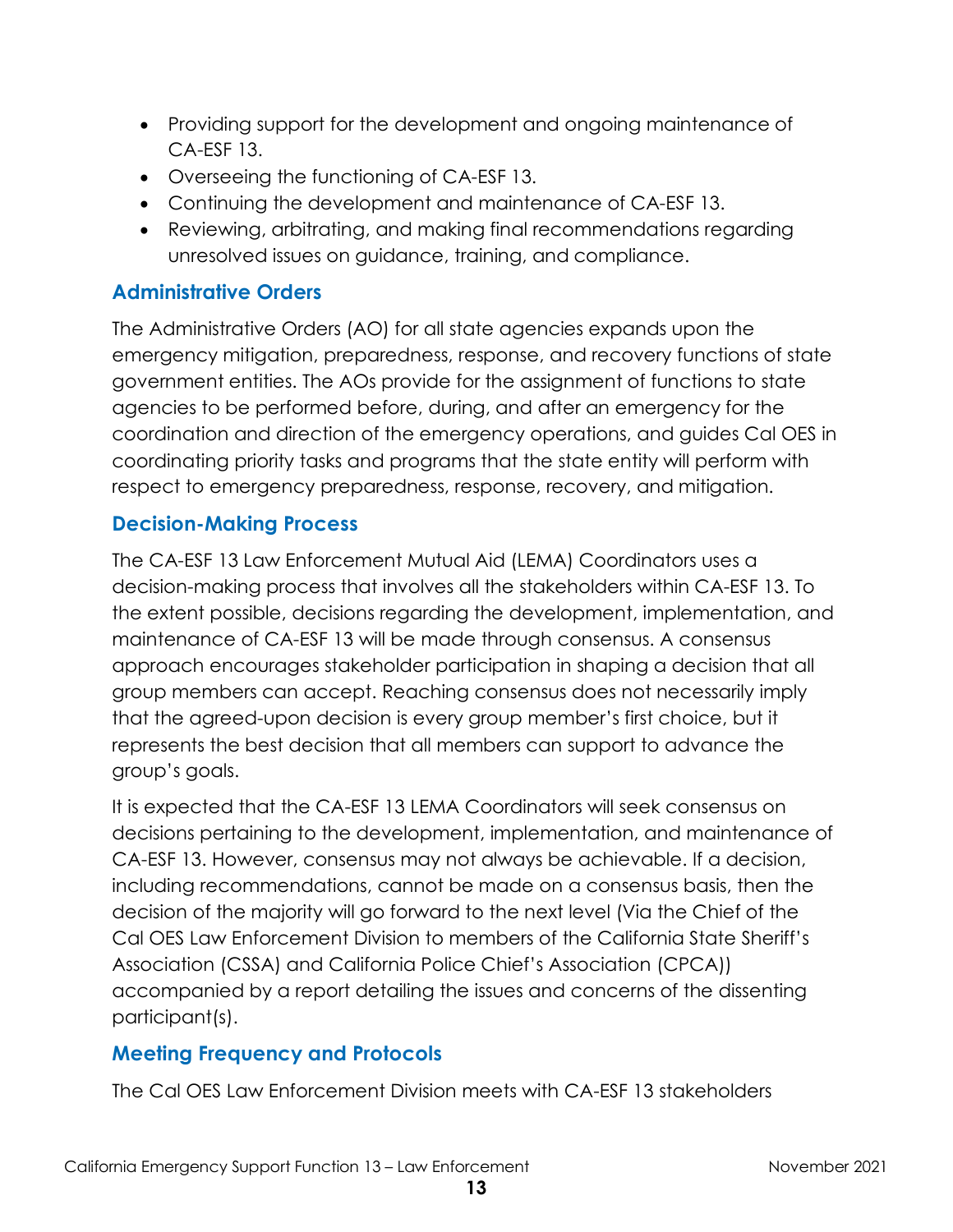regularly to discuss law enforcement, search and rescue, and coroner's topics, procedures, and mutual aid. The LEMA Coordinator, in coordination with the Law Enforcement Division, will coordinate the development and maintenance of CA-ESF 13, review and approve work products, and establish priorities for CA-ESF 13.

## <span id="page-18-0"></span>**Lead Agency – Cal OES**

The Cal OES Law Enforcement Division is responsible for the management oversight of CA-ESF 13 – Law Enforcement. Cal OES – Law Enforcement Division is assigned to coordinate CA-ESF 13 based upon its authorities, resources, and capabilities in the SEP and has ongoing responsibilities throughout the mitigation, preparedness, response, and recovery phases of emergency management. As the Lead Agency for CA-ESF 13, Cal OES Law Enforcement Division provides the leadership, ongoing communication, coordination, and oversight for CA-ESF 13.

#### **CA-ESF Coordinator**

The CA-ESF 13 Coordinator is designated by Cal OES Law Enforcement Division, but is generally the Law Enforcement Mutual Aid Coordinator, the State's Search and Rescue Mutual Aid Coordinator, and the State Coroners' Mutual Aid Coordinator (CA-ESF 13 Coordinator). The CA-ESF 13 Coordinator facilitates the synchronization and harmonization of activities among Law Enforcement, Search and Rescue, and Coroner/Medical Examiner stakeholders.

During emergency response, the CA-ESF Coordinator serves as the conduit of information between the Law Enforcement Division and the CA-ESF 13 stakeholders. The CA-ESF 13 Coordinator provides information regarding the capabilities and activities of the various CA-ESF 13 stakeholders throughout the state to the Law Enforcement Division in the SOC. The CA-ESF 13 Coordinator sits in the Law Enforcement Division but may relocate (or designee) to the Joint Field Office (JFO) if requested.

## **Coordinators' Responsibilities within CA-ESF 13**

#### **Mitigation and Preparedness**

- Identify subject matter experts within CA-ESF 13.
- Obtain working knowledge of the Law Enforcement Mutual Aid System, Search and Rescue Mutual Aid Plan, and the Coroner's Mutual Aid Plan and the procedures that enable it to operate efficiently.
- Update and maintain the contact repository for all CA-ESF 13 stakeholders within the Law Enforcement Mutual Aid System, Search and Rescue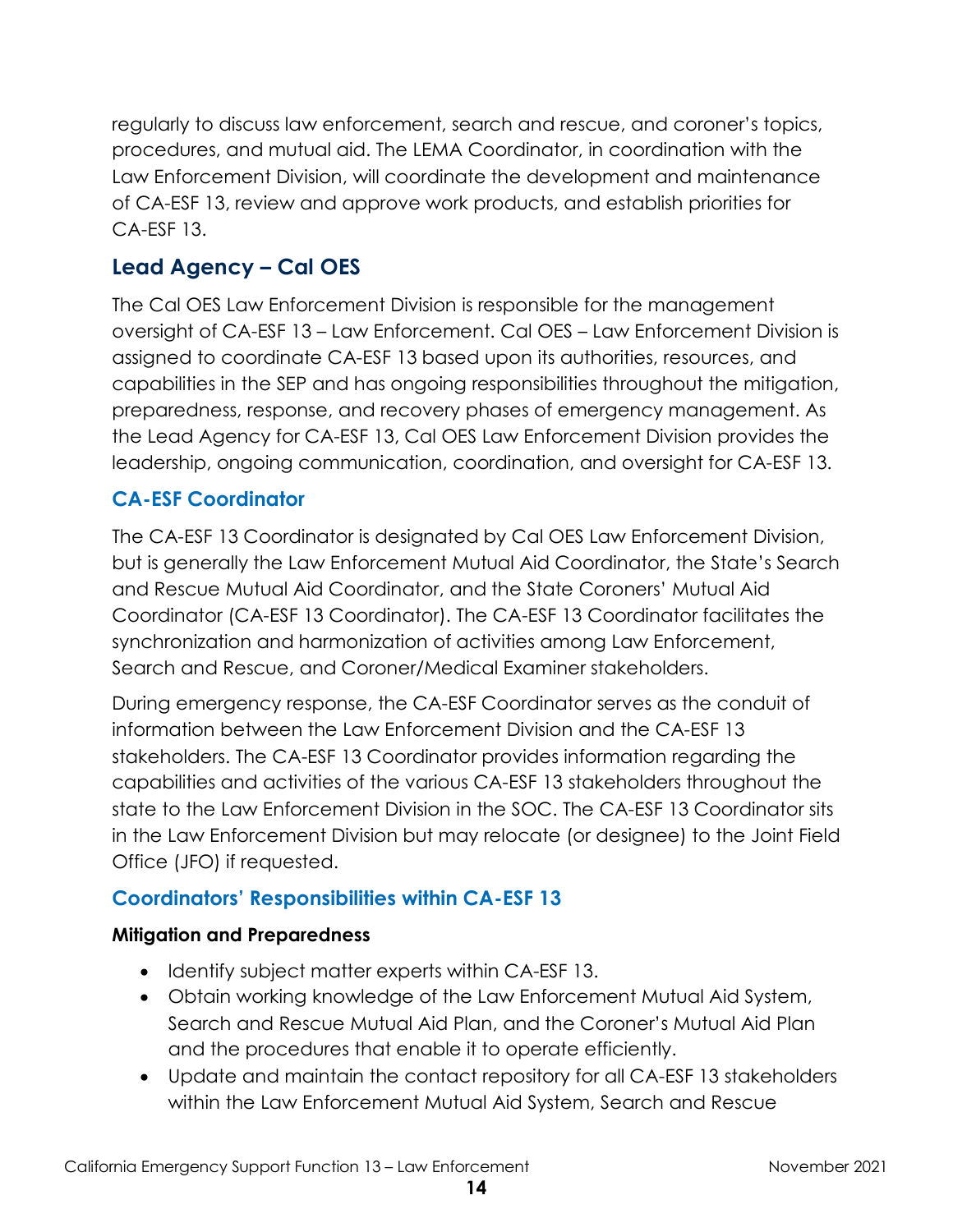Mutual Aid Plan, and the Coroner's Mutual Aid Plan.

• Coordinate the collection of Law Enforcement, Search and Rescue, and Coroner/M.E. after action report information and incorporate it into this annex.

#### **Response**

- Coordinate within the Law Enforcement Operations Center (LEOC) at the SOC, including any delegated authorities to the Law Enforcement Mutual Aid Coordinator during the operational period.
- Establish communication with stakeholders.
- Provide technical and subject matter expertise for law enforcement, search and rescue, and coroner's mutual aid components.
- Participate (or coordinate with the Law Enforcement Division) in action planning and section and division meetings scheduled during the operational period.
- Establish emergency information (emergency briefing, previous status reports, etc.) and update CA-ESF stakeholders.
- Collect situation status information from CA-ESF stakeholders and consolidate it into the Law Enforcement Division situation status report.
- Establish the parameters for the situation status information with the Planning and Intelligence Section to ensure CA-ESF 13 information is included in the SOC Situation Status Report.
- Establish communication with the CA-ESF 13 federal counterpart (if activated).
- Act as a conduit of information from the CA-ESF stakeholders to the REOC/SOC on CA-ESF 13 stakeholders' intelligence and resource capabilities.
- Prepare "law enforcement, search and rescue, and coroner's options packages" that are comprised of CA-ESF 13 stakeholders' capabilities for the Resource Coordinator on behalf of CA-ESF 13 when tasked.
- Share information and status updates with all stakeholders.

#### **Recovery**

• Provide or coordinate the provision of law enforcement and coroner's mutual aid support to state agencies, local jurisdictions, tribal governments, volunteer organizations, and NGOs requiring assistance in performance of their emergency response and recovery missions

#### *\*\*Refer to the Law Enforcement Mutual Aid Plan and the Coroners' Mutual Aid*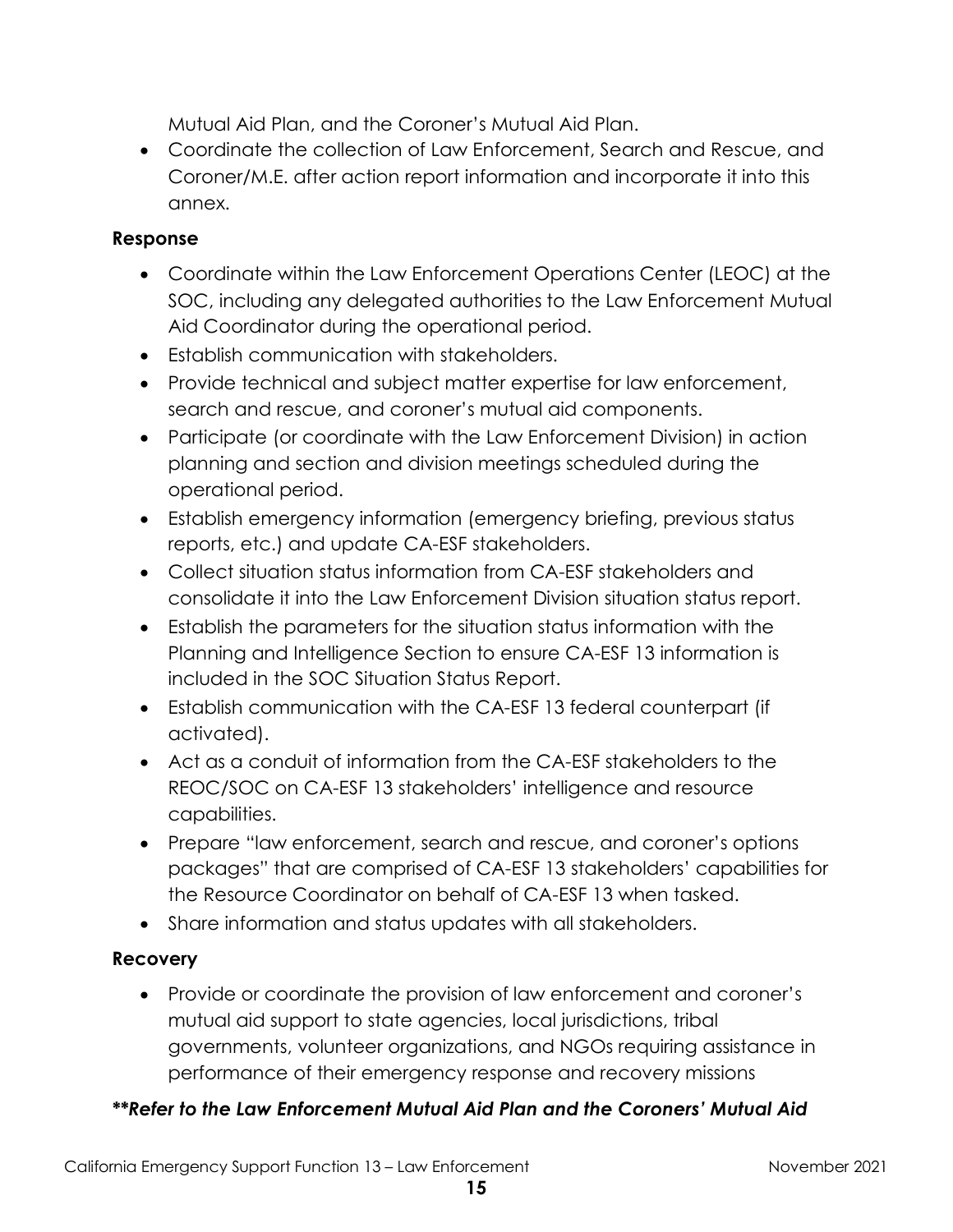#### *Plan for detailed response duties and responsibilities.*

## <span id="page-20-0"></span>**Primary Agencies/Departments**

The CA-ESF 13 Primary Agencies/Departments are state agencies with significant authorities or subject matter expertise that have access to the resources and capabilities for a particular function within CA-ESF 13. CA-ESF 13 may have multiple Primary Agencies/Departments listed in this section. The specific responsibilities of Primary Agencies/Departments may be articulated within the Law Enforcement Guide for Emergency Operations, the Law Enforcement Mutual Aid Plan, Law Enforcement Search and Rescue Mutual Aid Plan, the Mass Fatality Plan, the Coroner's Mutual Aid Plan, the Coroner Response and Operations Guide, and specific stakeholder's plans. Plans can be accessed at [https://caloes.ca.gov/cal-oes-divisions/law-enforcement/mutual-aid-system.](https://caloes.ca.gov/cal-oes-divisions/law-enforcement/mutual-aid-system) The responsibilities of the Primary Agencies/Departments are translated into the core function organization and are listed in Exhibit 2-2.

#### **Exhibit 2-2: Primary Capability and Responsibilities**

#### **Mutual Aid Response Coordination and Administrative Interaction**

- Provide state law enforcement resources to support local, state, tribal, territorial, insular area, law enforcement departments and agencies overwhelmed by emergencies or acts of terrorism.
- Track law enforcement mutual aid resources responding from outside the requesting jurisdiction.
- Provide representation to appropriate emergency facilities (i.e., REOC and SOC).
- Protect critical infrastructure during prevention activities or emergency response, when requested.

#### **Maintain the Law Enforcement Mutual Aid System**

- Coordinate planning and operations between primary and support agencies.
- Determine the role, if any, of private sector/Non- Governmental Organization (NGOs) in the overall public safety and security response.
- Assist state law enforcement and government officials in determining the methodology by which law enforcement officers will be granted state law enforcement authority during CA-ESF 13 responses.
- Manage the development of pre-scripted resource requests to address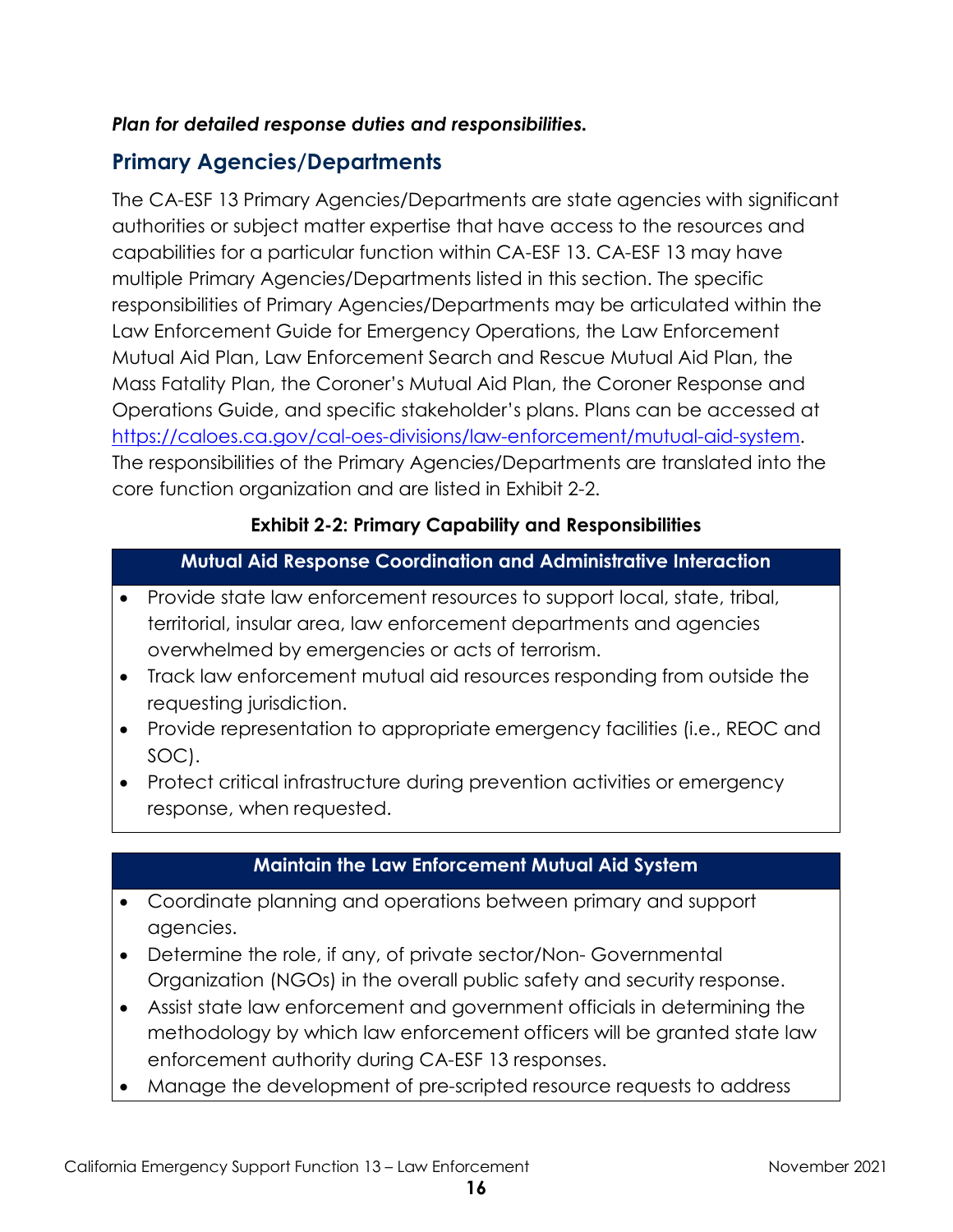#### **Maintain the Law Enforcement Mutual Aid System**

known and anticipated emergency response public safety and security short falls.

#### **Coordinate Equipment and Equipment Loans**

- Manage California Law Enforcement Mutual Aid Radio System (CLEMARS).
- Manage the inventory of specialized resources for short-term loan to local and state law enforcement agencies.

**Coordinate security issues within the Law Enforcement community through the Law Enforcement Mutual Aid System**

- Coordinate the protection of emergency responders.
- Coordinate the safety and security for state employees and state property.
- Coordinate the National Security Special Events (NSSE) and Special Event Response Levels (SERL) processes between the federal officials and local law enforcement officials.
- Protect sensitive data and information for the Law Enforcement Mutual Aid System.

#### **Coordinate and maintain the Coroner's Mutual Aid System**

- Acts as the state point of contact for all Coroners' mutual aid requests and coordination.
- Assign mission numbers to track Coroners' Mutual Aid resources tasked to provide mutual aid support to impacted jurisdictions.
- Act as the point of contact for the coordination of inter-regional coroner mutual aid.
- Oversee the state agency resource mutual aid application.
- Coordinate the out-of-state resources that are provided through the Emergency Management Assistance Compact (EMAC).
- Determine the most appropriate use of federal mass fatality resources in California.
- Develop and conduct exercises to validate the Coroner's Mutual Aid Plan and enhance the mass fatality response in California.
- In a Catastrophic Emergency, establish the Coroner's Mutual Aid Task Force in the SOC to receive, analyze, and fill coroner mutual aid requests and develop situational status information.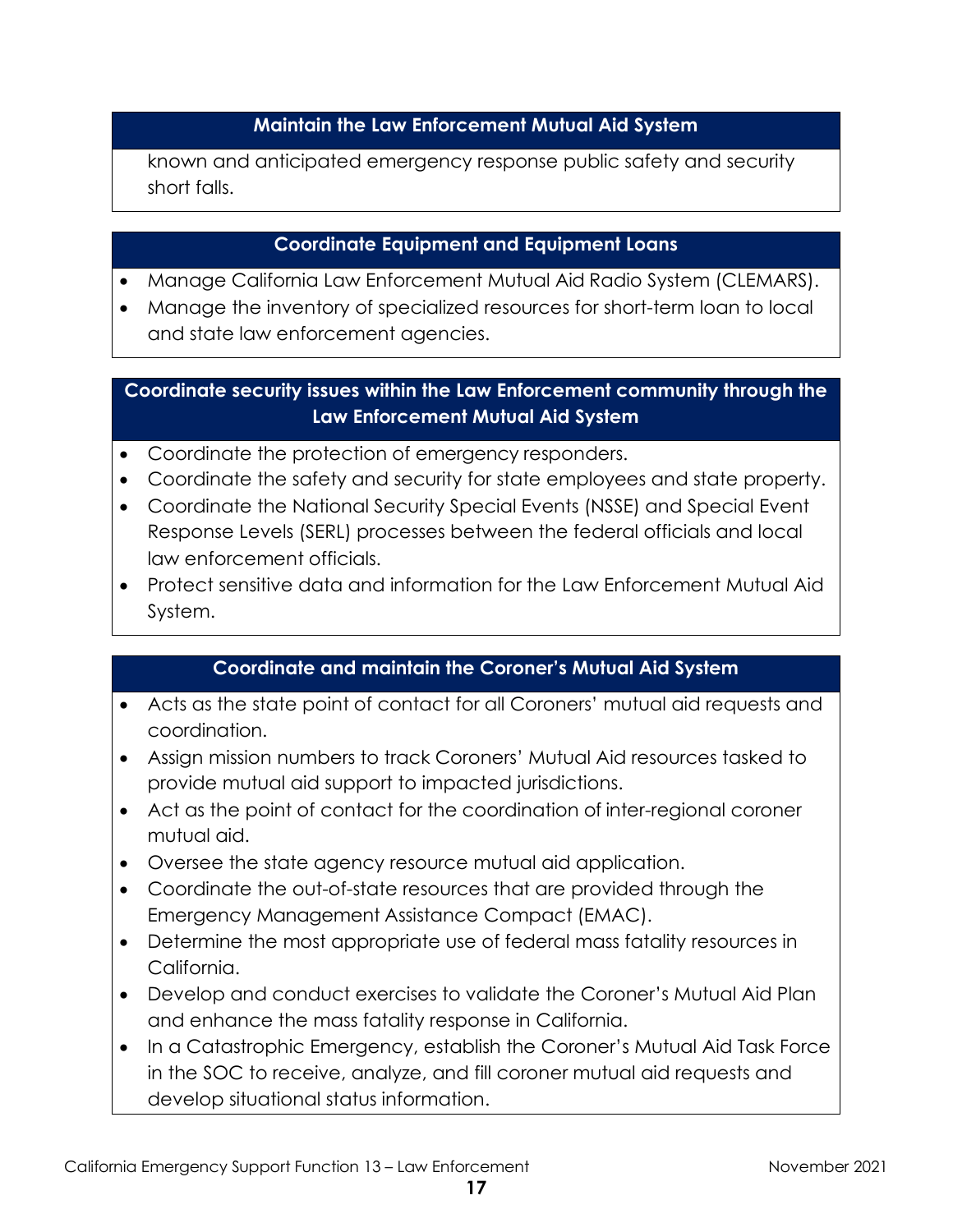#### **Coordinate and maintain the Coroner's Mutual Aid System**

- Maintain contact with the impacted jurisdiction(s).
- Monitor the emergency and coordinate mutual aid requests.
- Act as a liaison to federal/private organizations.

#### **Coordinate and Maintain the Search & Rescue Mutual Aid Plan**

In SAR, Mutual Aid is done on a voluntary basis and usually without cost to the requestor. In SAR, such assistance is usually provided with sheriffs' volunteer forces that are trained by the department for suburban, rural, and back country search and rescue operations. In California, a SAR event is considered an emergency.

#### **A. Local**

SAR operations conducted within incorporated areas of the state are usually the responsibility of the chiefs of police where such departments exist. The resources within that police department would be committed to a SAR incident and could also include civilian volunteer personnel from within the incorporated community.

#### **B. Operational Area (County)**

When the magnitude of a SAR incident exceeds the capabilities of the local police department, that department may and should request SAR assistance from the County Sheriff, the Operational Area Law Enforcement Coordinator. All SAR resources within that county (operational area) could then be committed by the Sheriff to the SAR incident. The sheriff's resources would likely include salaried deputies, other county agencies and their employees, and/or registered civilian volunteers who are affiliated with the sheriff's department. Locally situated state agencies could also be requested for resources support such as the CHP with its rotary and fixed winged aircraft.

#### **C. Region**

Within the regional concept of mutual aid, several counties may have already initiated mutual aid agreements to assist each other in SAR operations. These agreements, formal or informal, have evolved mainly through necessity. The errant direction of travel of lost persons and aircraft in trouble are not restricted by jurisdictional boundaries. The need for expanded SAR training has also fostered the regional concept of mutual aid for SAR volunteer units in California. Scheduled training seminars and exercises provide many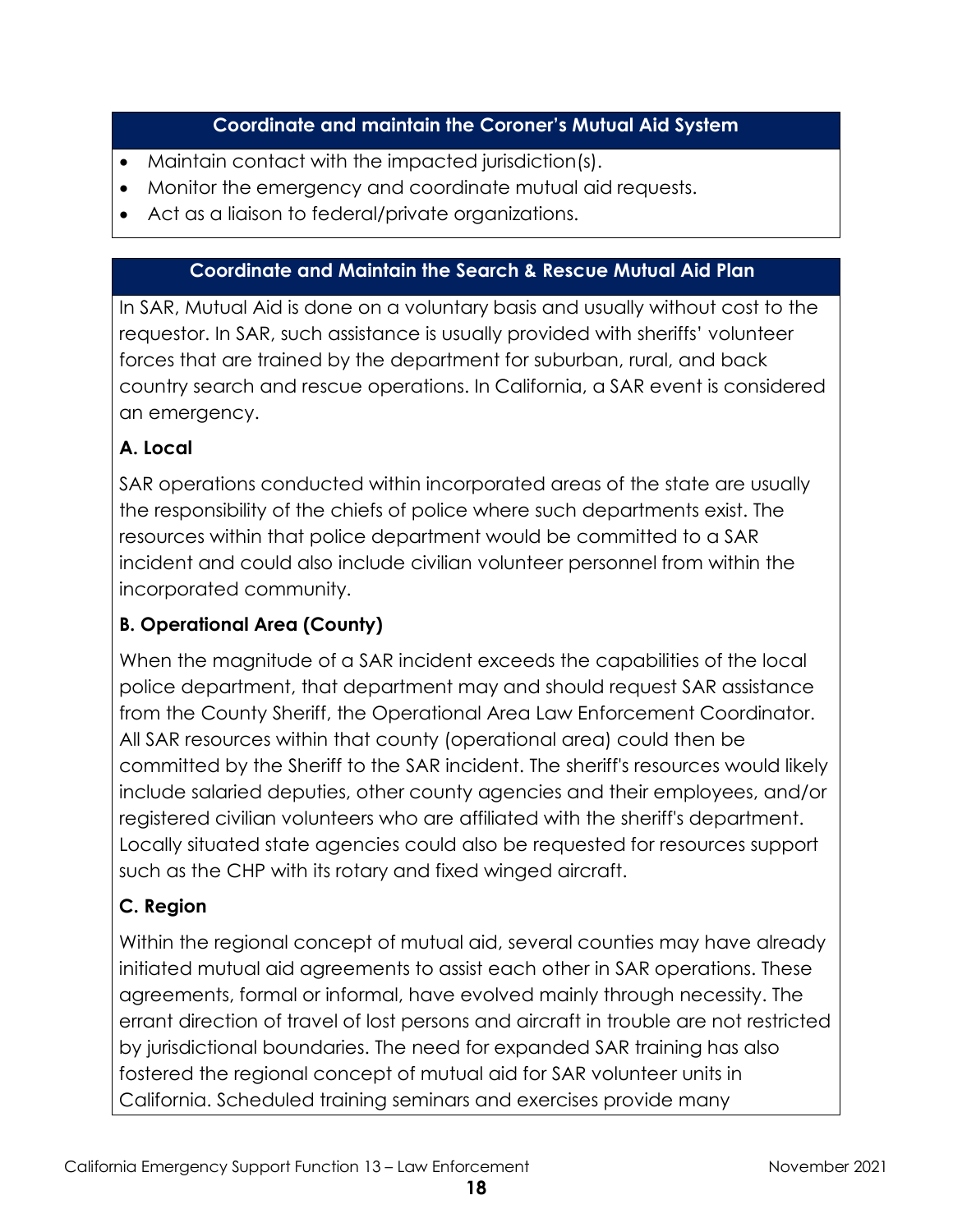#### **Coordinate and Maintain the Search & Rescue Mutual Aid Plan**

opportunities for cross training individuals and units in deployment for joint operations.

*In all instances where intercounty or regional assistance is provided in SAR, the overall responsibility for the management of resources and the conduct of the search is retained by the requesting jurisdiction.* 

#### **D. State**

The Cal OES Law Enforcement Division has the responsibility of coordinating mutual aid in SAR for the State of California. This coordination responsibility integrates both state or federal resources and the deployment of other resources from adjoining regions. This role is prescribed in the state's LEMA Plan and is conducted in much the same manner as in other LEMA activities. All *searches are considered Emergencies due to the circumstances being unknown.* For this reason, wider latitude in the mutual aid system is permitted in the evolution or escalation of support for SAR incidents. This strict adherence to the prescribed channels of communication detailed in requests for assistance is modified in appreciation of the timely response necessary in this type of an emergency.

Unless valued time can be gained in a SAR emergency by processing a local request for mutual aid assistance through the Regional Law Enforcement Coordinator, all such SAR mutual aid requests are made directly to the Cal OES Law Enforcement Division. This expediency does not remove the responsibility of the requesting county to apprise the Regional Law Enforcement Coordinator of the SAR emergency and the needed support from outside the region. A telephone message, electronic or hard copy notification, or FAX is appropriate in such instances.

Resources for mutual aid assistance will always be requested through a Sheriff's department or State agency. Resources will be selected from the nearest adjacent jurisdiction having the needed resource skills unless the availability of the nearest team overrides this policy.

The diagram provided on the back cover of our SAR manual depicts the channels of communication for SAR notification. The dotted connecting line between county-region-state illustrates the delayed advisory notice usually observed in requests for SAR mutual aid.

The diagram further illustrates the Cal OES' position and role within the National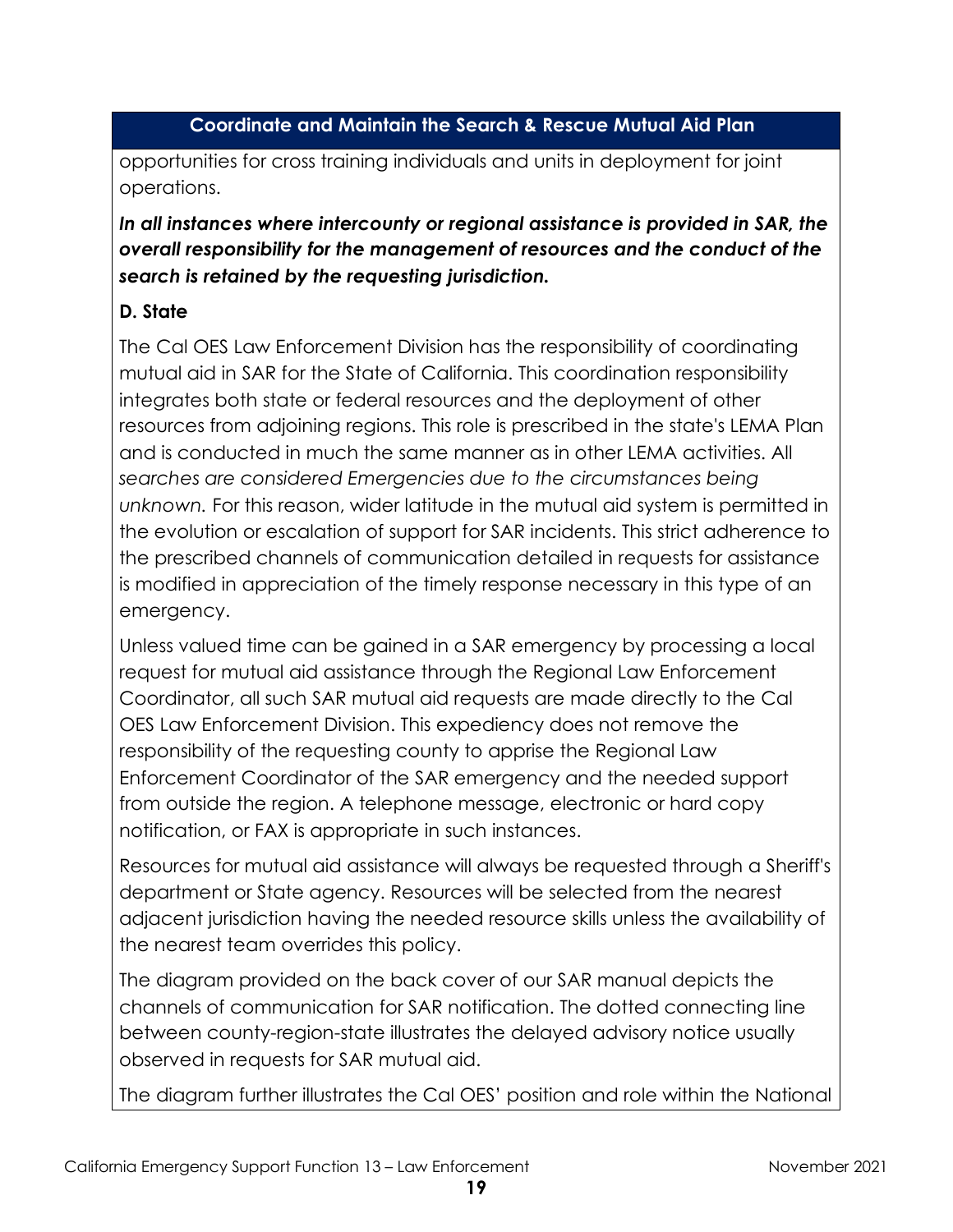#### **Coordinate and Maintain the Search & Rescue Mutual Aid Plan**

SAR System. The National SAR Plan (NSP), dated February 1, 1991, designates agencies having statewide responsibility for the coordination of SAR operations as the point of contact for federal assistance or support. The Air Force Rescue Coordination Center (AFRCC) at Langley Field, Virginia, is the federal agency responsible for inland SAR coordination within the forty-eight contiguous states.

*Cal OES is tasked as the statewide requestor within the NSP to coordinate all requests for federal resource assistance to all local jurisdictions within California.* 

Note: All requests for federal assistance will eventually be acted upon by AFRCC through Cal OES.

#### <span id="page-24-0"></span>**Supporting Agencies/Departments**

The CA-ESF 13 Supporting Agencies/Departments are those state entities with specific capabilities or resources that support the Primary Agencies/ Departments in executing the mission of CA-ESF 13.

**\*\*Refer to the supporting agencies' activities that are articulated in the LEMA Plan, Search and Rescue Mutual Aid Plan, and the Coroner's Mutual Aid Plan.** 

## <span id="page-24-1"></span>**Public and Private Sector Stakeholders**

As described in the SEP, CA-ESF 13 will also involve other stakeholders. The interplay of the CA-ESF 13 Lead Agency and the public and private sector stakeholders is a vital part of including the whole community concepts into the Emergency Support Functions. For the purposes of CA-ESF 13, public and private sector stakeholders may be a part of the CLEMAS, Search and Rescue Mutual Aid System, or the Coroner's Mutual Aid System, but do not have specific responsibilities within CA-ESF 13. The public and private sector stakeholders collaborate within those systems for law enforcement, search and rescue, and mass fatality coordination.

| <b>Core Function</b> | <b>Supporting Assistance</b>                                                                                                           |
|----------------------|----------------------------------------------------------------------------------------------------------------------------------------|
| Law Enforcement      | Determine jurisdictional imperatives and an orderly<br>transition of authority if appropriate when federal<br>agencies become involved |

**20** 

#### **Exhibit 2-3: Public Sector Assistance**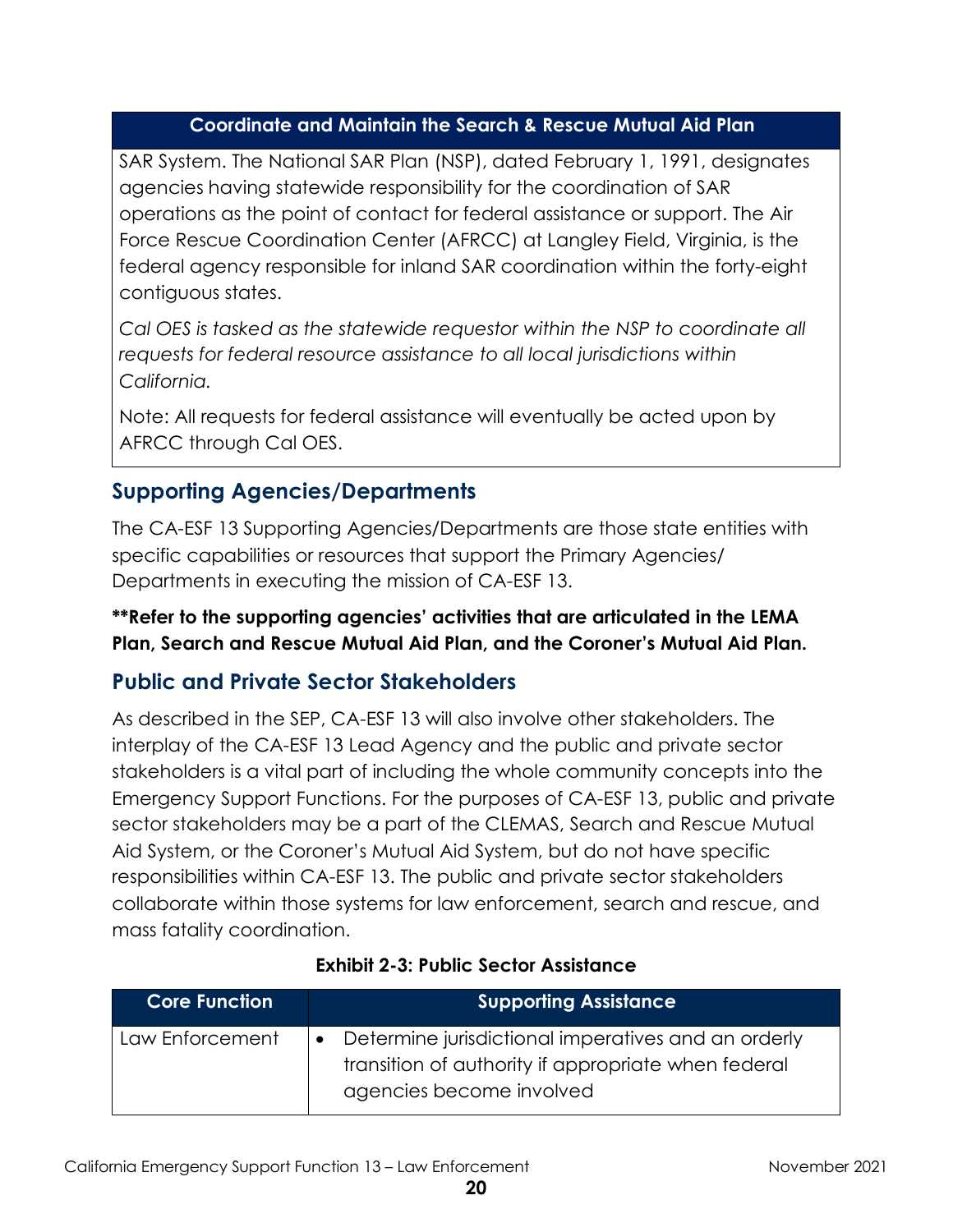| <b>Core Function</b> | <b>Supporting Assistance</b>                                                                                                                                                                                                                                                                                                            |  |
|----------------------|-----------------------------------------------------------------------------------------------------------------------------------------------------------------------------------------------------------------------------------------------------------------------------------------------------------------------------------------|--|
|                      | Request assistance from the Operational Area<br>$\bullet$<br>Mutual Aid Coordinator through the Law<br>Enforcement Mutual Aid System                                                                                                                                                                                                    |  |
|                      | Participate in the Law Enforcement Mutual Aid<br>System and Law Enforcement Incident Command<br>System (LEICS)                                                                                                                                                                                                                          |  |
|                      | Coordinate local Law Enforcement resources<br>$\bullet$                                                                                                                                                                                                                                                                                 |  |
| Security             | Assist in the formation of a Mobile Field Force within<br>$\bullet$<br>the region                                                                                                                                                                                                                                                       |  |
|                      | Request the activation of the Mobile Field Force, if<br>necessary                                                                                                                                                                                                                                                                       |  |
| <b>Mass Fatality</b> | Assist Local Coroner/Medical Examiner in providing<br>٠<br>mass fatality management by conducting search and<br>recovery operations; decedent storage and<br>morgue/identification operations; decedent personal<br>effects management, assistance for family members;<br>and final arrangements or disposition of the human<br>remains |  |
|                      | Provide oversight to incoming resources and support<br>٠<br>services                                                                                                                                                                                                                                                                    |  |
|                      | Coordinate with other local partners (Office of<br>Emergency Services, Law Enforcement, Fire & Rescue,<br>Public Health, Hazardous Materials, Environmental<br>Health Management, Public Works, etc.)                                                                                                                                   |  |
|                      | Provide Coroner/Medical Examiner personnel and<br>equipment in support of the Coroners' Mutual Aid<br>System to other jurisdictions                                                                                                                                                                                                     |  |
| Search and Rescue    | Supports and coordinates responses of personnel and<br>equipment for Sheriff/Coroner or Chief Law<br>Enforcement Authority with any SAR incidents                                                                                                                                                                                       |  |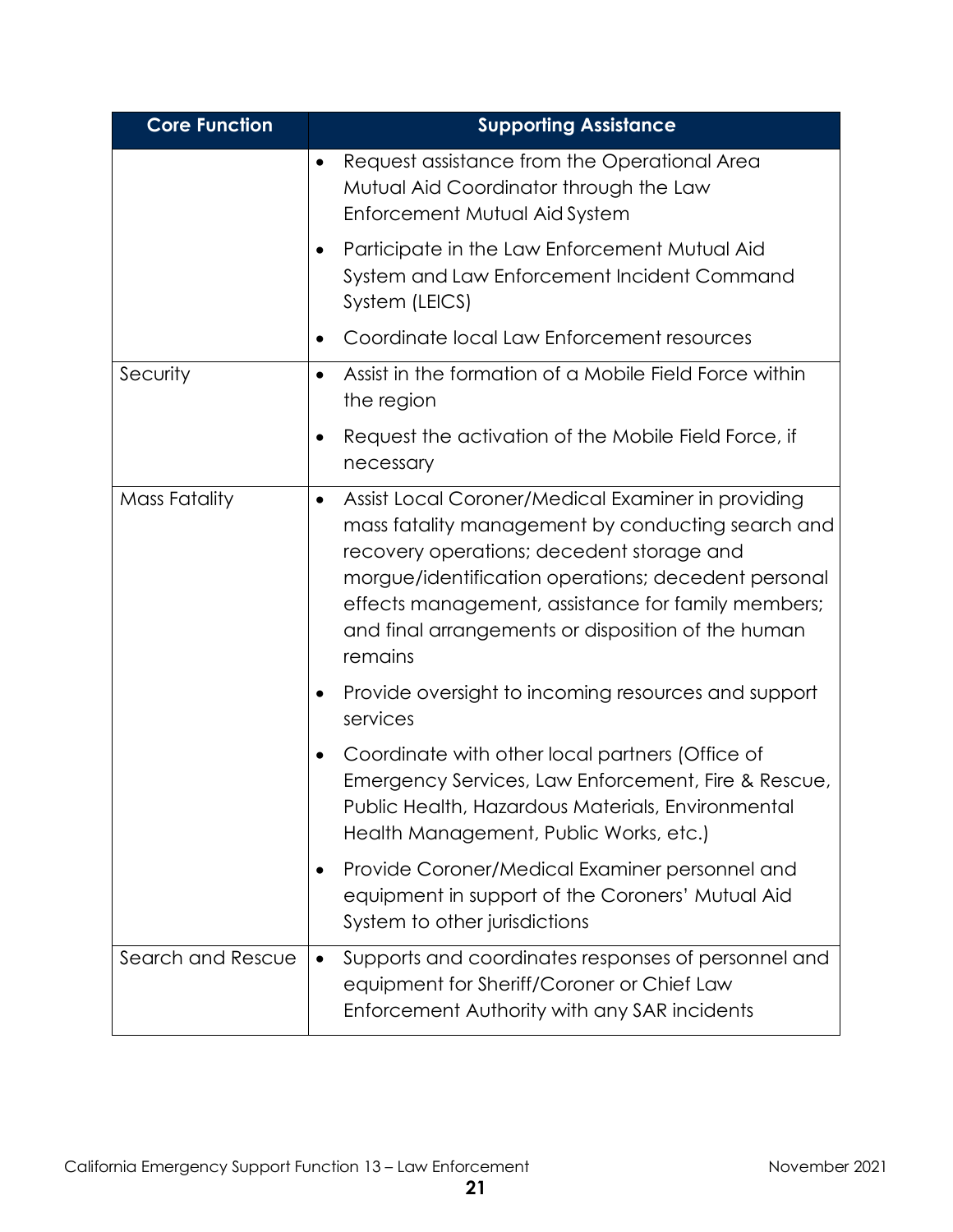Private Sector Stakeholders' roles and responsibilities are listed in the Law Enforcement Mutual Aid Plan and the Coroner's Mutual Aid Plan. No private sector stakeholders are identified in the Law Enforcement Mutual Aid Plan. Private Sector Stakeholders for the Coroner's Mutual Aid Plan include the American Red Cross and California Dental Identification Team, and several professional associations. The Private Sector Stakeholders' major support functions are mapped to each core function for CA-ESF 13.

| <b>Core Function</b> | <b>Supporting Assistance</b>                                                                                                                                                                                                                                                                                                                                   |
|----------------------|----------------------------------------------------------------------------------------------------------------------------------------------------------------------------------------------------------------------------------------------------------------------------------------------------------------------------------------------------------------|
| Law Enforcement      | N/A                                                                                                                                                                                                                                                                                                                                                            |
| Security             | N/A                                                                                                                                                                                                                                                                                                                                                            |
| <b>Mass Fatality</b> | <b>American Red Cross</b>                                                                                                                                                                                                                                                                                                                                      |
|                      | Provide family care and support services.<br>$\bullet$<br>Provide trained counselors to serve as escorts.<br>$\bullet$<br>Provide feeding services for emergency workers.<br>$\bullet$<br>Provide blood and blood products.<br>$\bullet$<br>Assist in locating other resources for those affected by<br>$\bullet$<br>the emergency.<br>Plan memorial services. |
|                      | <b>California Dental Identification Team</b>                                                                                                                                                                                                                                                                                                                   |
|                      | Provides forensic dentists to assist in identification of<br>human remains.                                                                                                                                                                                                                                                                                    |
|                      | <b>California Funeral Directors Association, Association of</b><br><b>California Cremationists, and Cemetery and Mortuary</b><br><b>Association of California</b>                                                                                                                                                                                              |
|                      | Provide resources including human remains recovery,<br>$\bullet$<br>transportation, and preservation of human remains,<br>Family Assistance Centers, and Final Disposition or<br>Repatriation.                                                                                                                                                                 |

#### **Exhibit 2-4: Private Sector Assistance**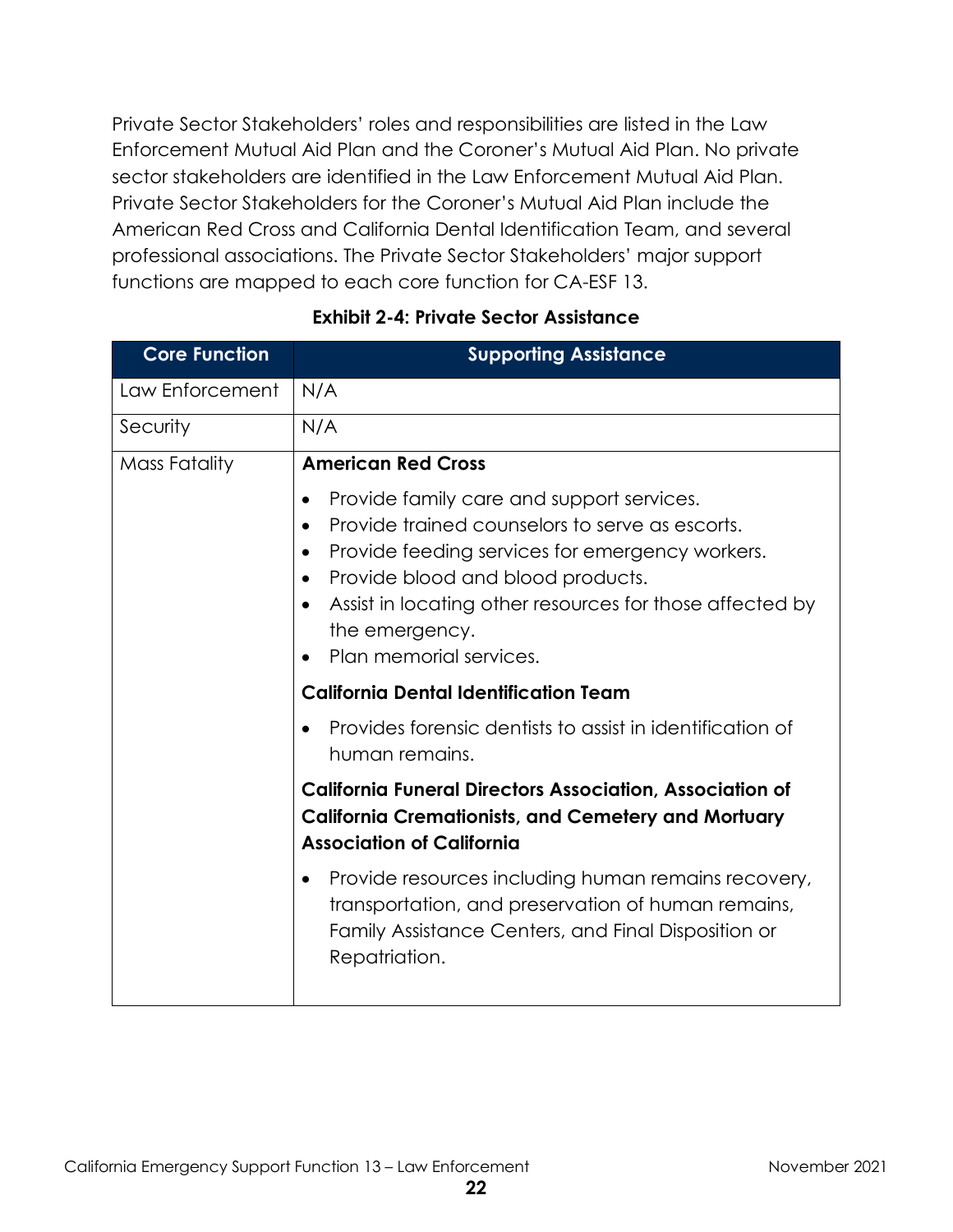| <b>Core Function</b> | <b>Supporting Assistance</b>                                                                                                     |
|----------------------|----------------------------------------------------------------------------------------------------------------------------------|
| Search and           | 1. American Red Cross,                                                                                                           |
| Rescue               | 2. PG&E,                                                                                                                         |
|                      | 3. AT&T,                                                                                                                         |
|                      | 4. Verizon,                                                                                                                      |
|                      | 5. Specialized private resources I.e., towed sonar/Boat<br>apparatus, crane operations, related to drowning<br>victims' recovery |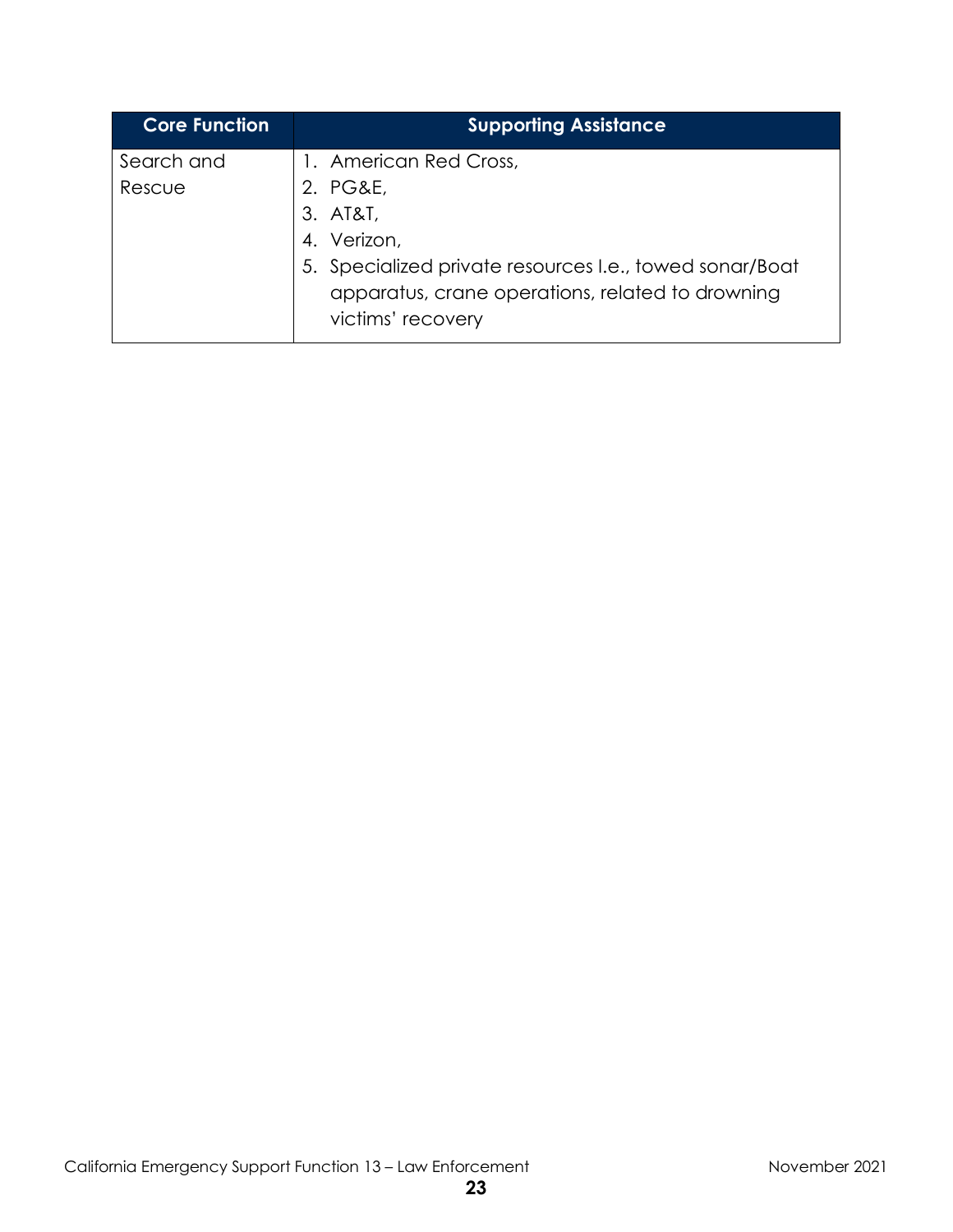## <span id="page-28-0"></span>**General**

The State Coordinator is the Chief of the Law Enforcement Division for the Cal OES. The State Coordinator is responsible for administrative actions and coordination between state and local law enforcement agencies during emergencies. The State Coordinator also fills the LEMA Coordinator, Search and Rescue Mutual Aid Coordinator, and Coroner's Mutual Aid Coordinator positions during emergencies. Additionally, The State Coordinator, in the role of the Coroner's Mutual Aid Coordinator, may establish the Coroner's Mutual Aid "Special Operations Unit" in the SOC to receive, analyze, and fill coroner mutual aid requests and develop situational statusinformation.

The Cal OES Law Enforcement Division provides staffing support for the State Coordinator in the SOC. The Cal OES Law Enforcement Division operates out of its separate but jointly located LEOC within the SOC. The State Coordinator may delegate the CA-ESF 13 role to Law Enforcement Division personnel to help with coordination and collaboration in larger scale emergencies

## <span id="page-28-1"></span>**Mitigation Activities**

Mitigation activities include the CA-ESF activities necessary to reduce loss of life and property by lessening the impact of emergencies. These activities include, but are not limited to, the following:

- Maintain and update all rosters for law enforcement and security equipment
- Maintain and update all rosters for law enforcement- search and rescue and search and rescue equipment
- Maintain the inventory of special resources for Law Enforcement (LE)
- Track special resources (equipment) loans
- Review and update plans and procedures
- Notify Cal OES of the state of readiness of law enforcement, search and rescue, and coroner personnel and resources

## <span id="page-28-2"></span>**Preparedness Activities**

Preparedness is a continuous cycle of planning, organizing, training, equipping, exercising, evaluating, and taking corrective action to ensure effective coordination during emergency response. Preparedness activities for CA-ESF 13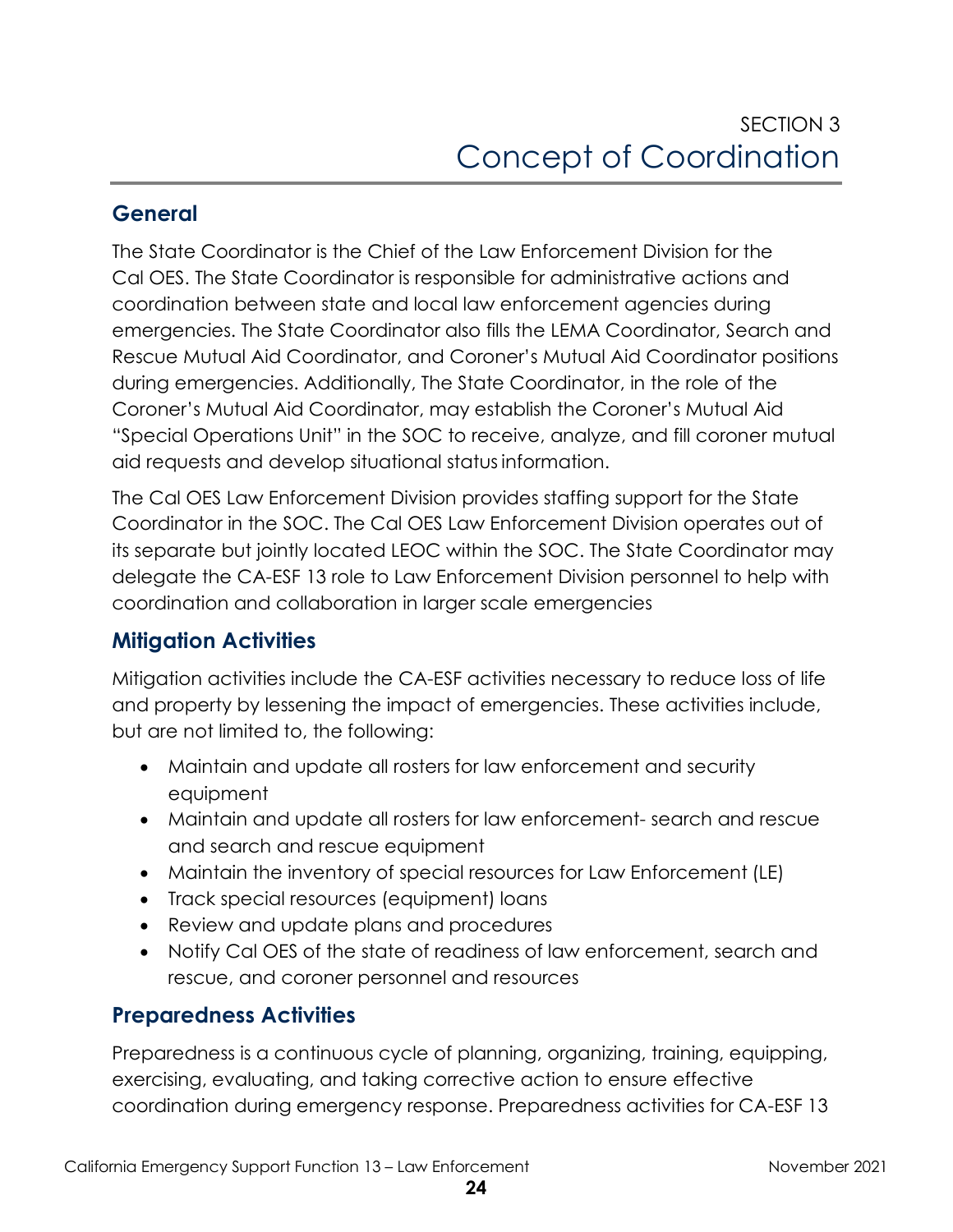include the following:

- Maintain a roster of personnel who are proficient in the use of LEICS and will respond under mutual aid to provide consultation and make recommendations to facilitate the use of LEICS principles.
- Establish and maintain a contact roster for primary and supporting state agency members using the Cal OES Warning Center Emergency Contact List (updated annually).
- Coordinate quarterly meeting between stakeholders.
- Maintain the Mutual Aid Manuals and P.O.S.T. products.
- Conduct Mutual Aid and P.O.S.T. Training.
- Update the Search and Rescue Mutual Aid Plan and products.
- Update the Coroners' Mutual Aid Plan andproducts.
- Manage the CLEMARS Plan and system.
- Initiate and oversee pre-emergency planning and coordination activities.
- Participate in Law Enforcement, Search and Rescue, and mass fatality training and exercises.
- Develop, host, and conduct CA-ESF 13-specific exercises, including workshops, tabletop exercises, and functional exercises.
- Integrate Law Enforcement, Search and Rescue, and Coroner's afteraction reports and corrective action planning into the CA-ESF 13 Annex and CA-ESF 13 exercise process.
- Support coordination for emergency prioritization and critical resource allocation, integrate communications systems, and coordinate information.
- Begin to identify and document resource types.
- Inventory agreements that are in place to support sharing of resources.

## <span id="page-29-0"></span>**Emergency Response**

#### **Alert and Notification**

The State Warning Center will notify the Cal OES - Law Enforcement Duty Officer of an emergency or impending situation. The Cal OES - Law Enforcement Duty Officer will notify Law Enforcement State Coordinator and appropriate Law Enforcement Division personnel.

#### *\*\*Refer to the Law Enforcement Guide for Emergency Operations, Search and Rescue Annex, and the Coroner's Response Operations Guide for the appropriate alert and notification procedures.*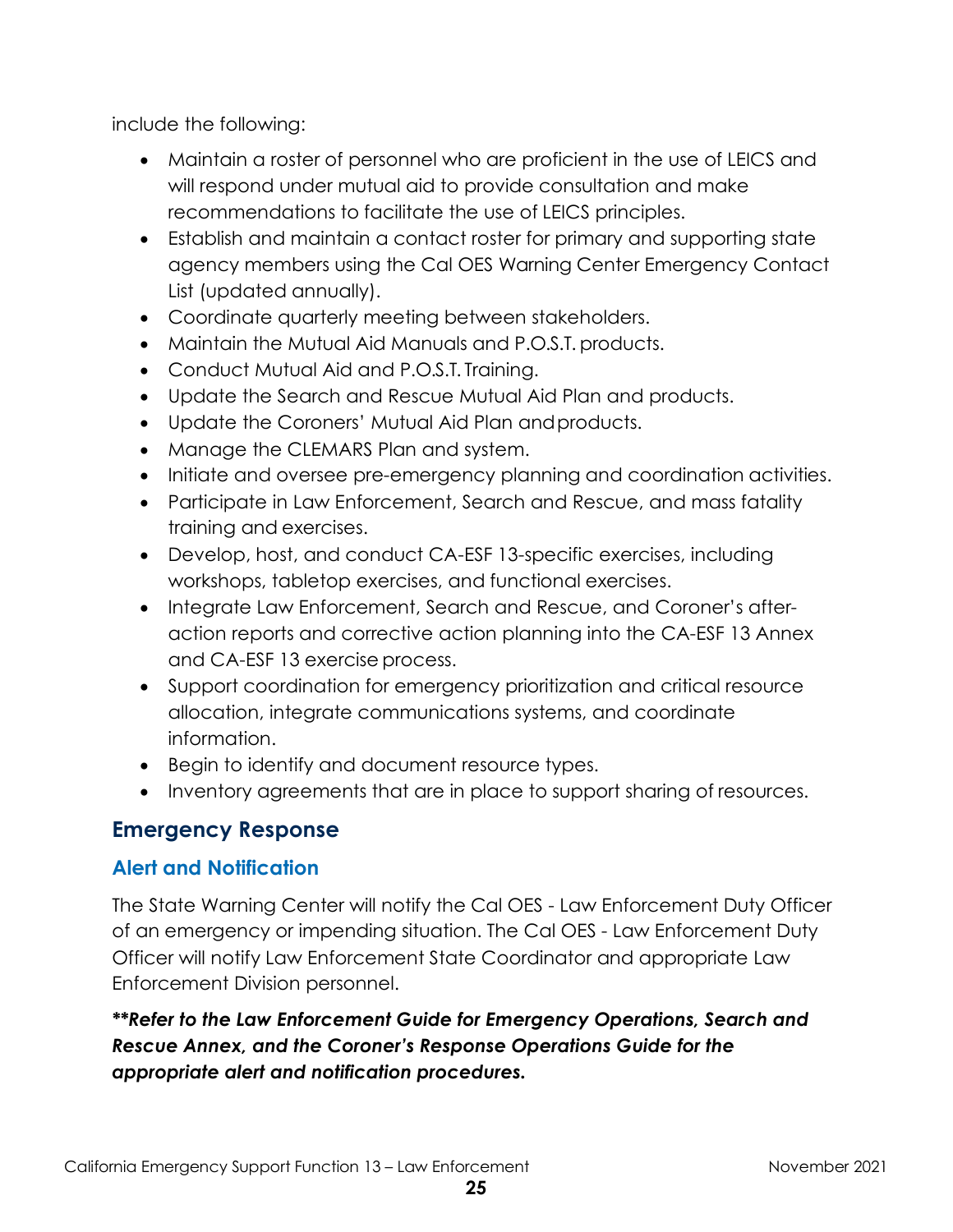## **Communications**

During an emergency, the exchange of critical information, communications, and coordination will be essential to support the Law Enforcement, Search and Rescue, and mass fatality response activities. Law Enforcement information exchange is coordinated through the Law Enforcement Division and the CLEMARS system for command-and-control purposes among agencies taking part in emergency operations.

#### *\*\*Refer to the Law Enforcement Mutual Aid Plan and the Search and Rescue Mutual Aid Plan for further details on the system specifications.*

For mass fatalities, the local Coroner/Medical Examiner initially communicates with the local government and other local responders. At the state level, communications will be facilitated by the California State Warning Center (CSWC). The Mass Fatality Plan indicates that communications could be a challenge in mass fatality operations involving several locations and between cross-disciplinary responders.

#### **Situational Awareness**

The Law Enforcement Division provides the coordination role for CA-ESF 13 and is designed to handle the information management needs for CA-ESF 13. However, the Law Enforcement Division is not intended to serve as a single statewide source and repository for all information concerning Law Enforcement, Search and Rescue, and/or mass fatality emergencies. Each responding agency is still responsible for maintaining its own internal information systems and reporting up through its individual chain of command. The Law Enforcement Division is responsible for establishing and operating an information nexus for summary information on CA-ESF 13 priority issues. Examples of the type of information that may be prepared during activation are as follows:

- Name and total number of emergencies that necessitated CA-ESF 13 activation.
- Name of agencies activated under the Law Enforcement Division and CA-ESF 13.
- Priorities of Law Enforcement, Search and Rescue, and Coroner's mutual aid requests.
- Total number of Law Enforcement, Search and Rescue, and Coroner's personnel and assets assigned/available.
- Actions taken to mobilize additional assets per priorities.
- Costs of Law Enforcement, Search and Rescue, and Coroner's response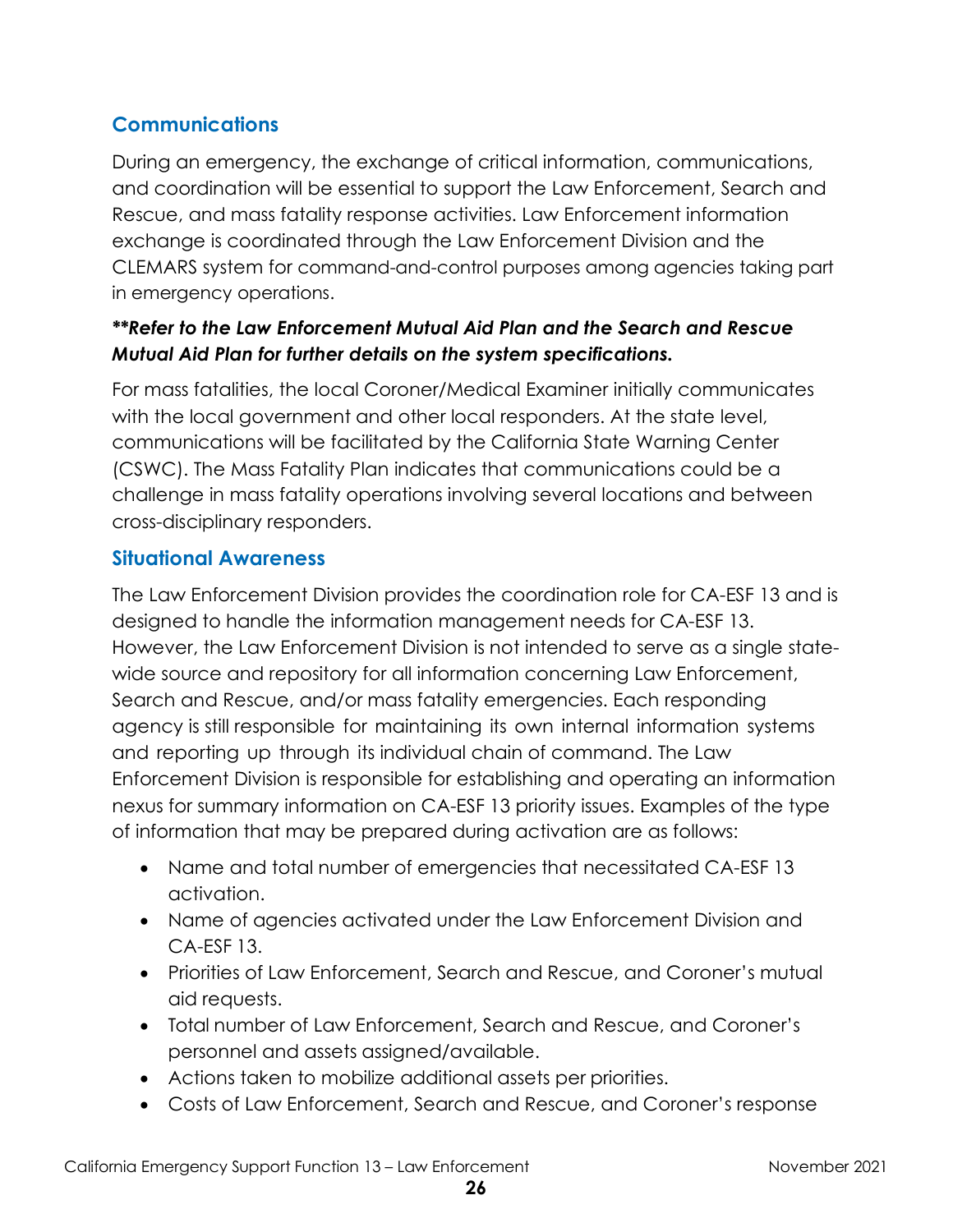and recovery activities.

- Contact information for Subject Matter Experts.
- Contact information for the Law Enforcement Public Information Officer.

## <span id="page-31-0"></span>**Emergency Response Activities**

The emergency response activities for CA-ESF 13 are defined in the Law Enforcement Guide for Emergency Operations. In addition, the Law Enforcement Division is responsible for the following:

- Ensure communication links are established with local or field command and control elements and other primary and support agencies.
- Establish Search and Rescue Mutual Aid "Incident Support Units" to support Law Enforcement and Search and Rescue Incidents.
- Establish the Coroners' Mutual Aid "Special Operations Unit" in the SOC to receive, analyze, fill coroner mutual aid requests/develop situational status information if necessary.
- Determine the initial and ongoing activities and damage assessment through established intelligence gathering procedures. This information will be provided to CA-ESF 5 - Management personnel for dissemination.
- Understand, communicate, and respond to inquiries from local law enforcement on the California Emergency Services Act, Section 8690.6 parameters for financial assistance for cost recovery when the emergency results in a Governor's State of Emergency Proclamation.
- Coordinate the region-to-region Mobile Field Force or other requests for mutual aid as requested and or/necessary.
- Coordinate with ESF 13 if federal resources are deployed in support of the emergency. This includes relocating or sending a representative to the JFO if requested.
- Maintain complete logs of actions taken, resource requirements, and other activities.

## <span id="page-31-1"></span>**Demobilization**

When an emergency begins to progress into the latter stages and is scaling down, and as SOC operations are transitioned from response to recovery, a decision will be made by the Law Enforcement Division as to what activities remain necessary. All other activities will be demobilized. Demobilization activities include:

• Identifying Law Enforcement, Search and Rescue, and mass fatality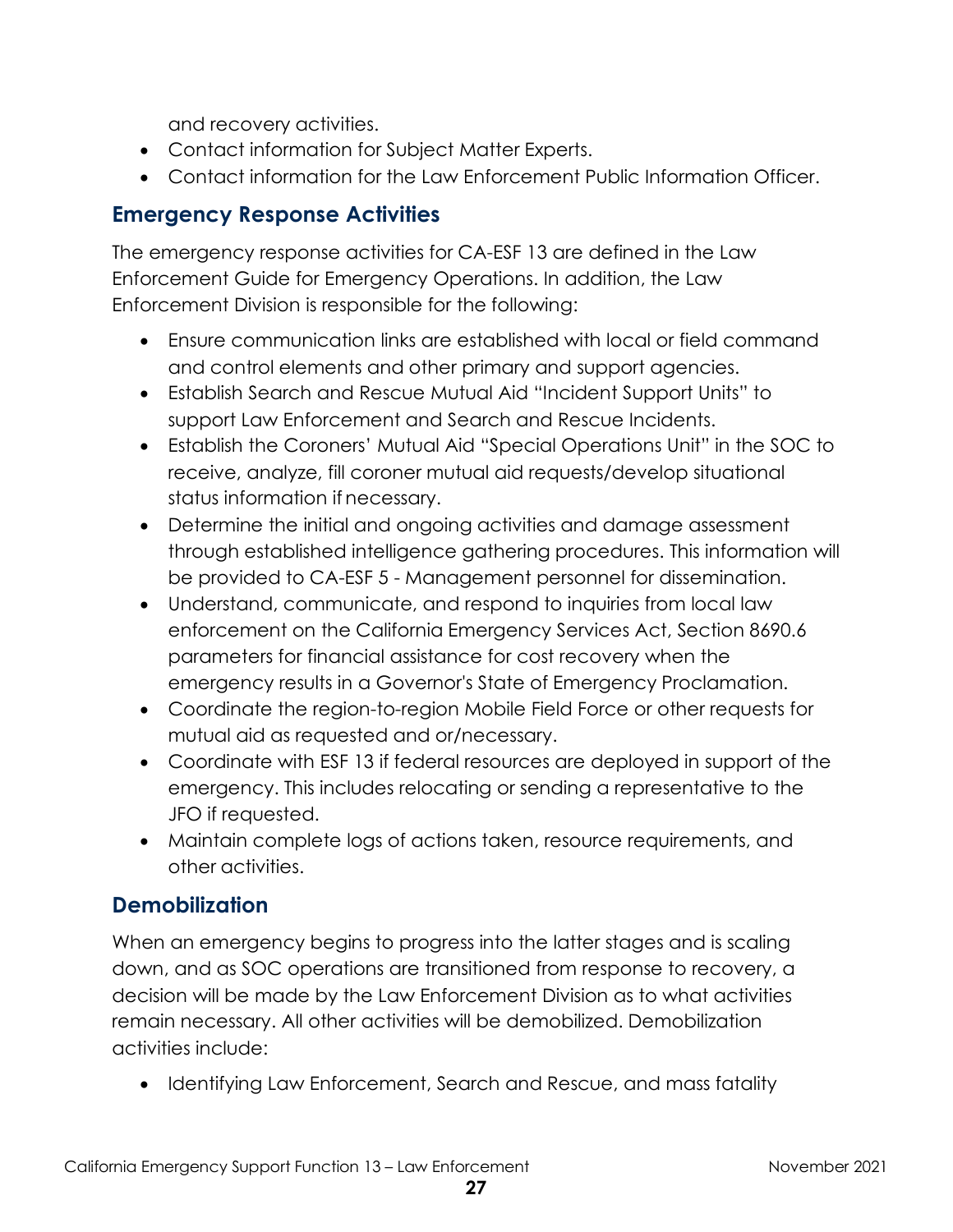specific areas that are needed to sustain recovery efforts.

- Obtaining the status of Law Enforcement and mass fatality resources, personnel, and equipment.
- Ensuring any open/remaining actions are assigned to appropriate staff.
- Providing all final documentation to the Documentation Unit Leader.
	- o Assisting with other demobilization procedures.
- Transitioning to recovery.

## <span id="page-32-0"></span>**Transition to Recovery**

The transition from response into recovery for LE and mass fatalities includes the change from short-term life and property preservation to long-term recovery strategies and activities. Some of the CA-ESF 13 stakeholders will actively support long-term recovery efforts and may utilize the mutual aid systems for further coordination and communication.

#### **Recovery Activities**

- Continue to collaborate with CA-ESF 13, until the JFO demobilizes.
- Coordinate the CA-ESF 13 support of recovery activities.
- Respond to the SOC planning section for damage assessment statistics and estimates.
- Coordinate with CA-ESF 14, CA-ESF 13, CA-ESF 15, and/or the FEMA Region IX representative on the status of mass fatality activities, types of assistance available to victims, and recovery center locations.
- Conduct an CA-ESF 13 after action review.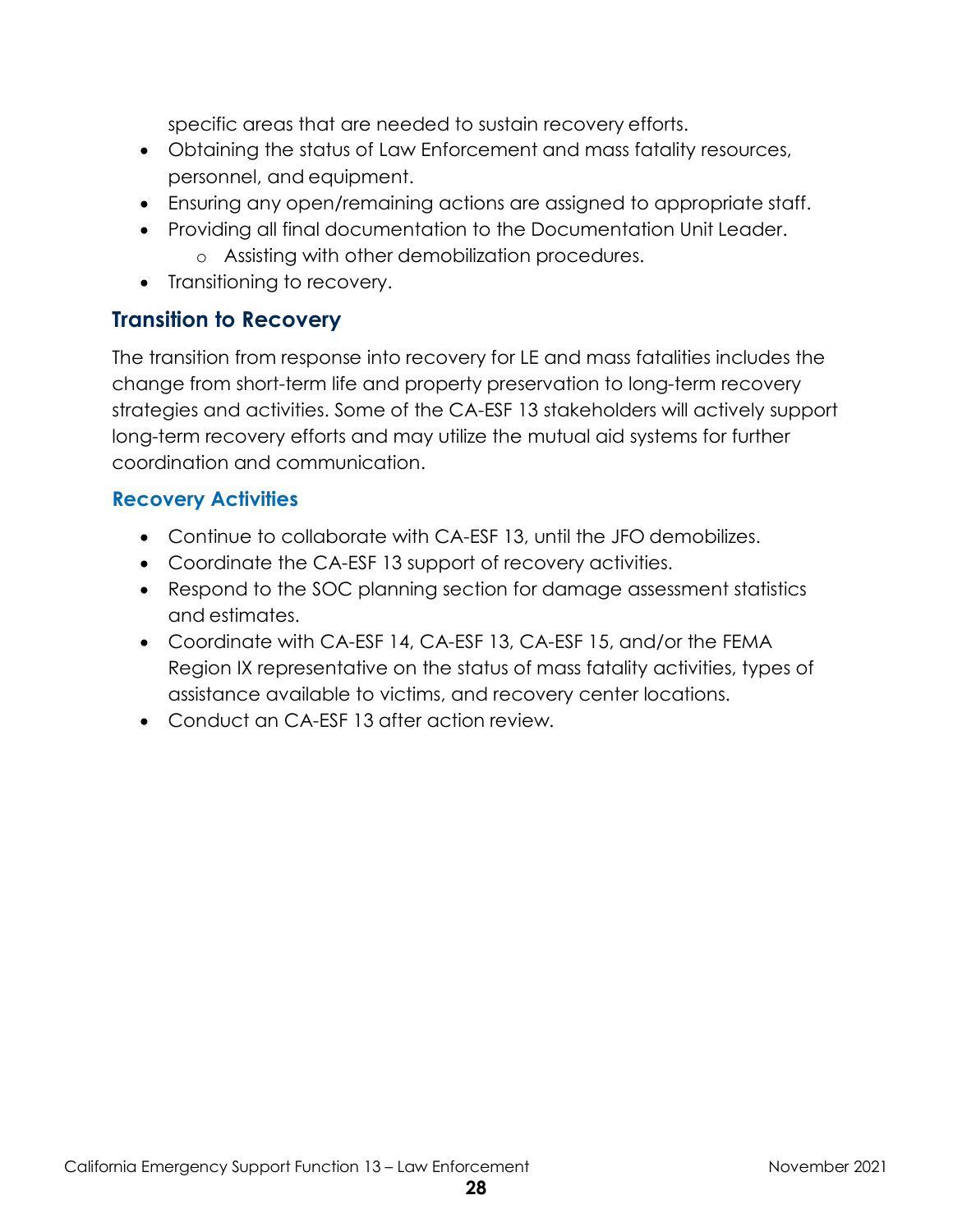## SECTION 4 Annex Maintenance, Training, and Exercising

## <span id="page-33-0"></span>**Annex Maintenance Overview**

The Law Enforcement Division is responsible for the review, updates, and general maintenance of the CA-ESF 13 annex. The annex will be reviewed annually and updated on a five-year basis, or as needed.

Thresholds for reviewing and updating the annex outside of the five-year maintenance cycle include, but are not limited to:

- Changes to state or federal Law.
- State or federal emergency management procedural change.
- Critical corrective actions to address lessons learned from activations and/or exercises.
- Development of or advancement in emergency response capabilities.
- Periodic review as recommended by SEMS.

Proposed changes should complement existing authorities, regulations, statutes, and other plans. After updates to the annex have been made, a summary of the changes should be sent out to all the CA-ESF stakeholders with the updated document.

#### <span id="page-33-1"></span>**Training and Exercising**

A robust training and exercise schedule will initiate a process to ensure continual annex updates in response to changing conditions. Additionally, training and exercise provides CA-ESF stakeholders opportunities to update and refresh skills, while introducing new members to CA-ESF 13 protocols, and further develops relationships with other stakeholders of CA-ESF 13.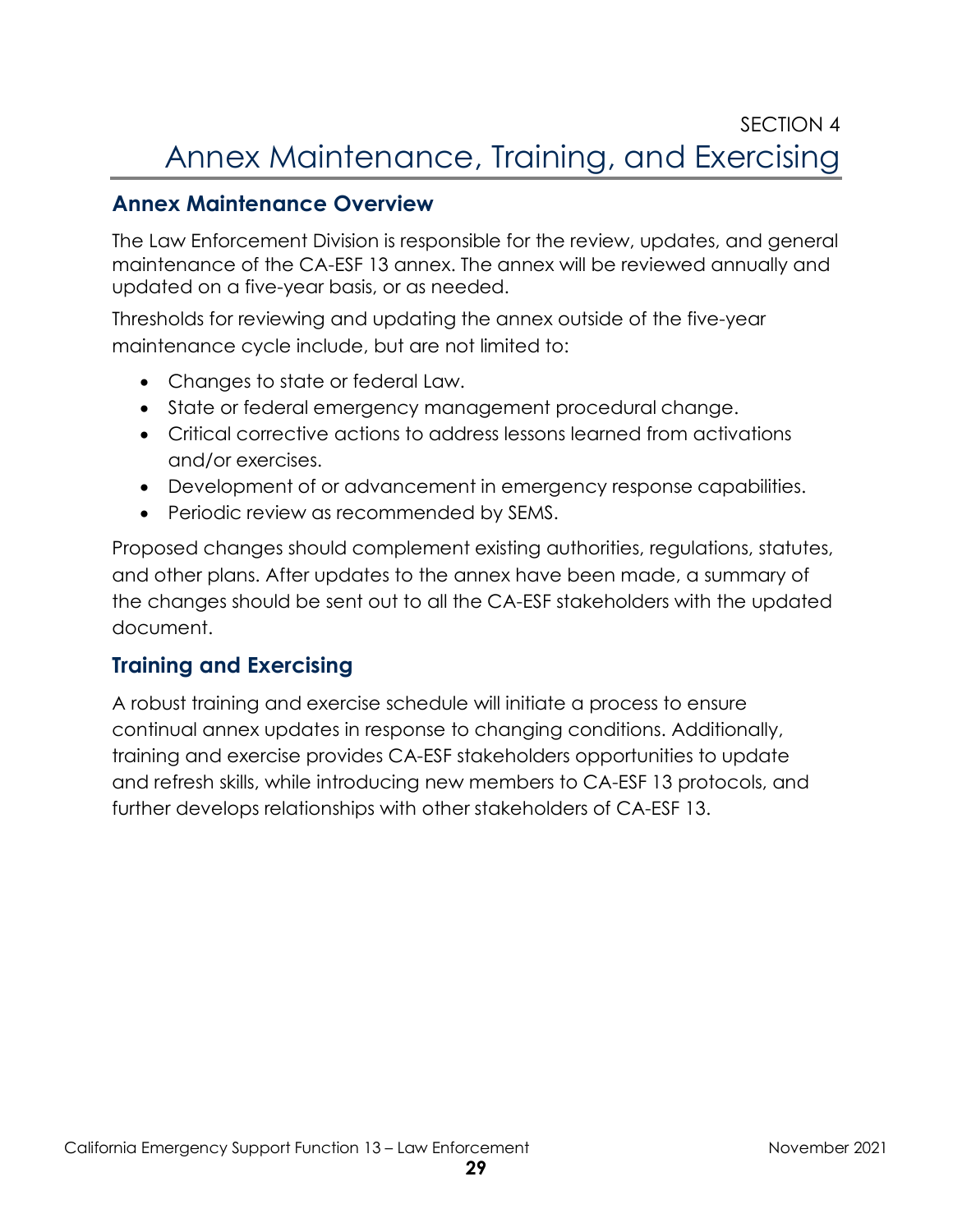## ATTACHMENT A Authorities and References

## <span id="page-34-0"></span>**Authorities**

Office of the Governor

- Government Code, 8550
- Government Code, 8615 through 8619
- Government Code, 8668
- Government Code, §8595
- Government Code, §8569
- California Master Mutual Aid Agreement
- California State Emergency Plan
- California Law Enforcement Mutual Aid Plan

#### Search & Rescue

- California Government Code, 26614
- California Government Code, 26614.5
- California Government Code, 26615
- California Government Code, 26620
- California Government Code, 29612
- California Government Code, 53240
- Health and Safety Code, 1798.6
- Health and Safety Code, 13862
- California Penal Code, 241(c)
- California Penal Code, 538(h)
- California Penal Code, 14205
- California Penal Code, 14210
- California Penal Code, 14213
- California Fish and Wildlife Code, 10740
- United States Code, Title 42, Chapter IV Section 5779
- United States Code, Title 42, Chapter IV, Section 5780
- United States Public Law 106-393 (Title 3)

#### Coroner

- Health and Safety Code, §103450
- Health and Safety Code, §102850
- Health and Safety Code, §102860

Coroners, Deputy Coroners, and Peace Officers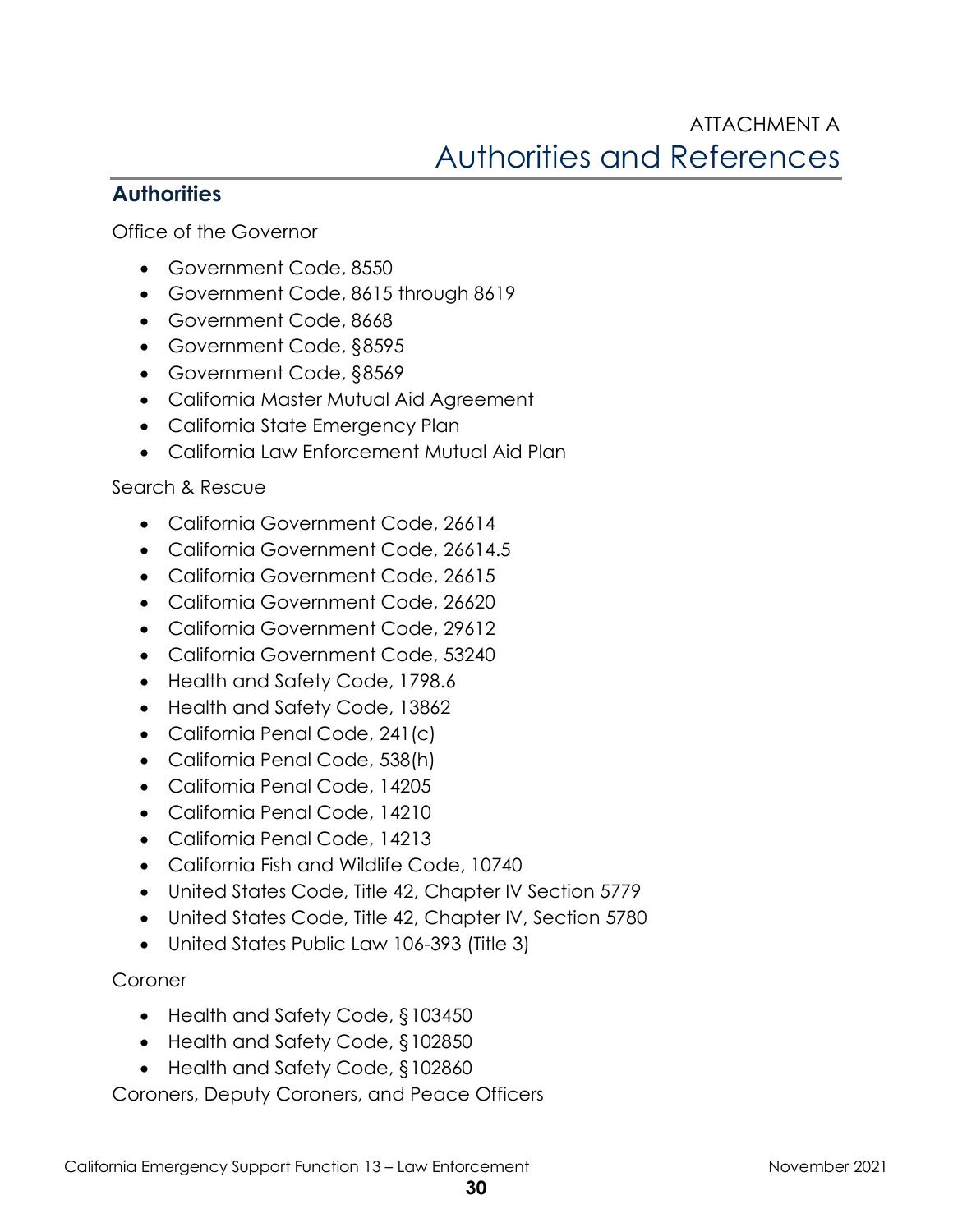- Penal Code, §830.35
- Civil Code, §1714.5
- Civil Code, §1799.102

State Registrar

• Health and Safety Code 103490(b)

California Department of Corrections and Rehabilitation

• Government Code, §8598 and §8628

California Highway Patrol

- California Penal Code
- California Vehicle Code
- Executive Orders

California National Guard

• California Military and Veteran's Code, §143 and §365

California Department of Justice

- California Constitution, Article 5(13)
- Government Code
- Penal Code

California Department of Forestry and Fire (Cal Fire)

- Penal Code
- Public Resources Code
- Health and Safety Code
- Government Code
- State Administrative Orders
- California Emergency Services Act

California Department of Insurance

- Penal Code
- Master Mutual Aid Agreement

California Department of Alcoholic Beverage Control

- Penal Code
- Business and Profession Code

California Department of Fish and Wildlife

• Fish and Game Code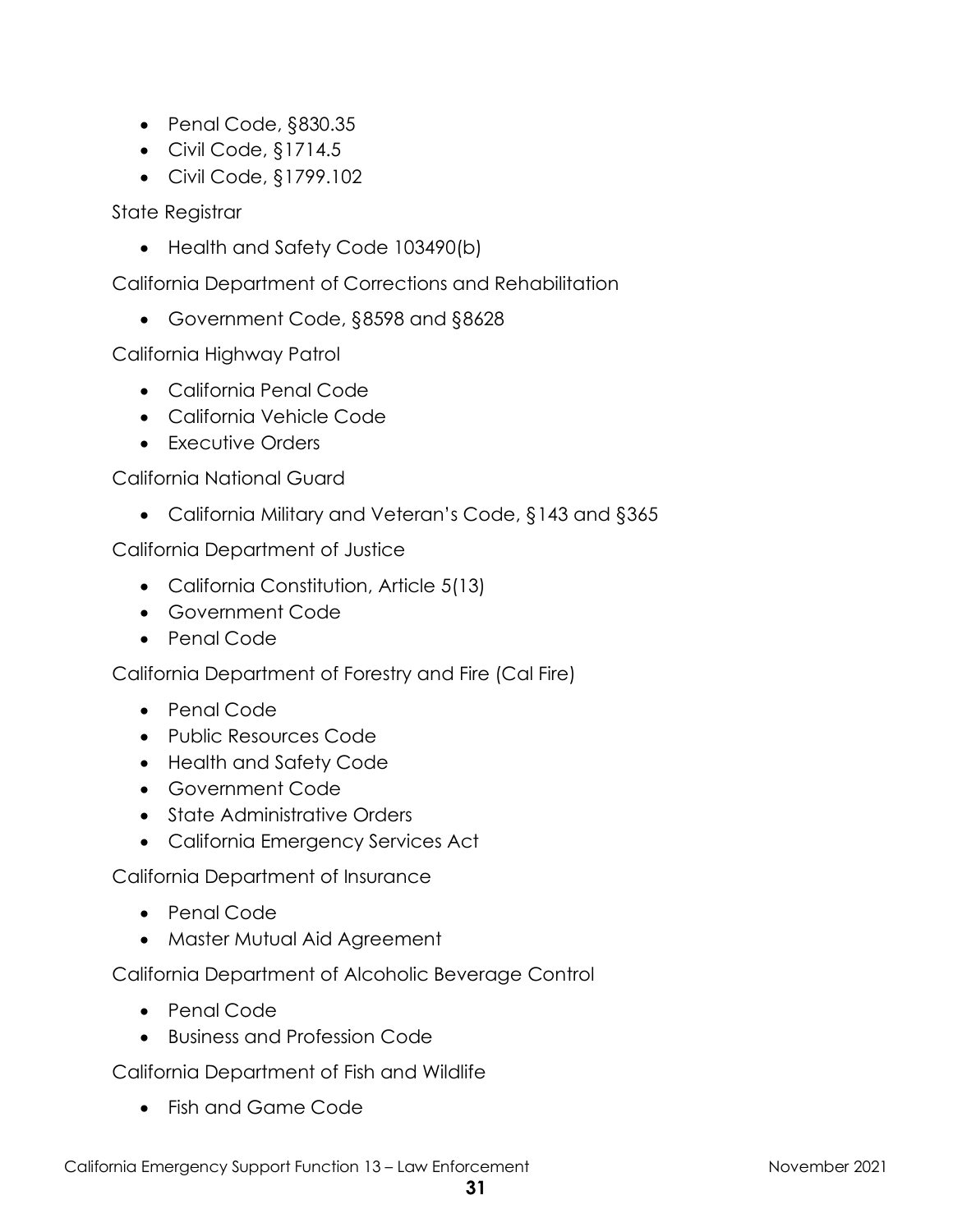- Penal Code
- Government Code
- Administrative Orders

California Department of Motor Vehicles

- Penal Code
- Vehicle Code

Federal Government

- Federal Government Code, U.S. Public Law 93-288
- 42 United States Code, §264

## **References**

#### **State**

State Emergency Plan, October 2017, Cal OES

California Coroners' Mutual Aid Plan, 2014, Cal OES

Coroner/Medical Examiner Mutual Aid Quick Reference, September 2019, Cal OES

California Coroner Operations Guide, February 2003, Cal OES

The California Mass Fatality Management Guide, September 2019, Cal OES

California Dental Identification Team Operations Manual, March 2003, Cal OES

Foundation for the SEMS, January 2010, Cal OES

Law Enforcement Mutual Aid Plan, July 2019, Cal OES

Law Enforcement Mutual Aid Search and Rescue Annex, May 2021, Cal OES

SAR Mutual Aid Guideline, February 2011, Cal OES

Law Enforcement Guide for Emergency Operations, March 2019, Cal OES

SEMS Guidelines, January 2019, Cal OES

Regional Catastrophic Response Plans:

- Catastrophic Incident Base Plan, September 2008, Cal OES
- Southern California Earthquake Plan, December 2010, Cal OES
- Cascadia Earthquake & Tsunami Response Plan, September 2013, Cal OES
- Bay Area Earthquake Plan, July 2016, Cal OES
- Northern California Flood Response Plan, June 2018, Cal OES

California Disaster and Civil Defense Master Mutual Aid Agreement, November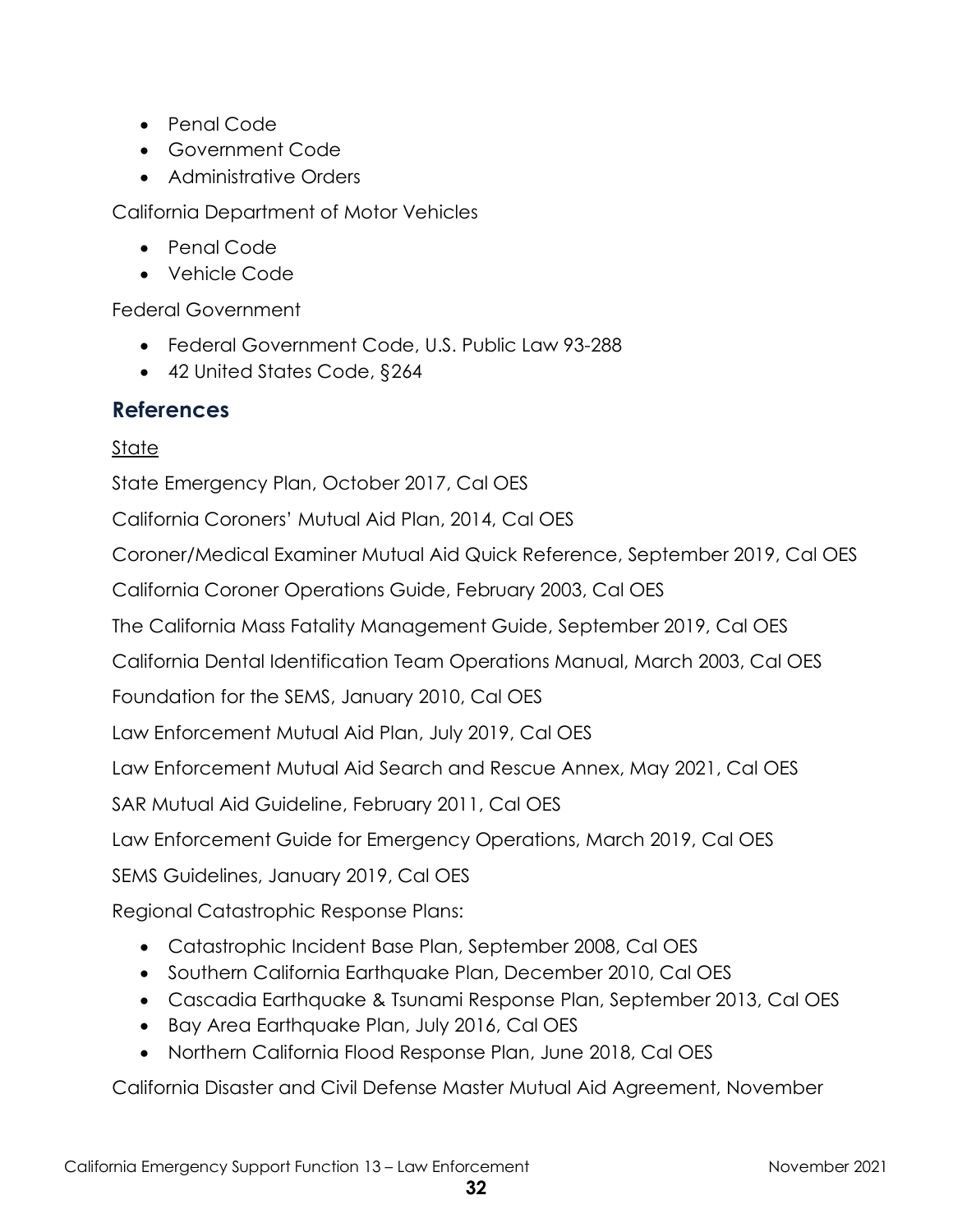1950, Cal OES

#### Federal

National Response Framework, October 2019, DHS

Disaster Victim Identification Guide, 2018, Interpol

Policy on Contaminated Human Remains, October 2015, Deputy Secretary of Defense

Office for Domestic Preparedness: Training and Technical Assistance, September 2004, DHS

Transportation of Emergency Preparedness Program, April 2010, U.S. Department of Energy

U.S Air Force Rescue Coordination Center

U.S. National SAR Plan

National SAR Manual

**Note** - A Complete list of Mass Fatality references can be found in Appendix P of the State of California's Mass Fatality Management Guide: A Supplement to the State of California Coroners' Mutual Aid Plan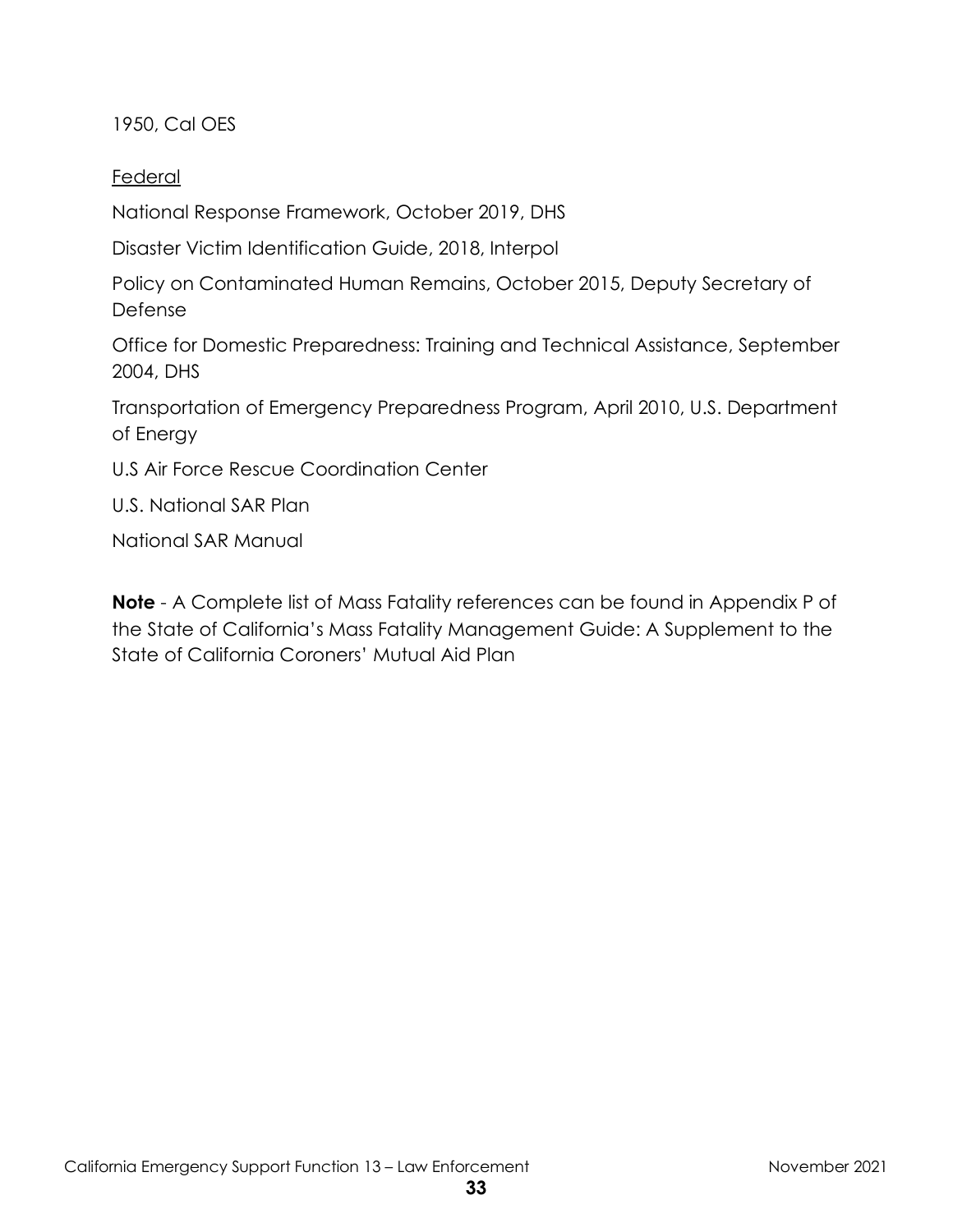## Law Enforcement Division Core Functions

<span id="page-38-0"></span>

*Note: CA-ESF-13 Law Enforcement Core Functions includes Search & Rescue along with "Security and Mass Fatalities"*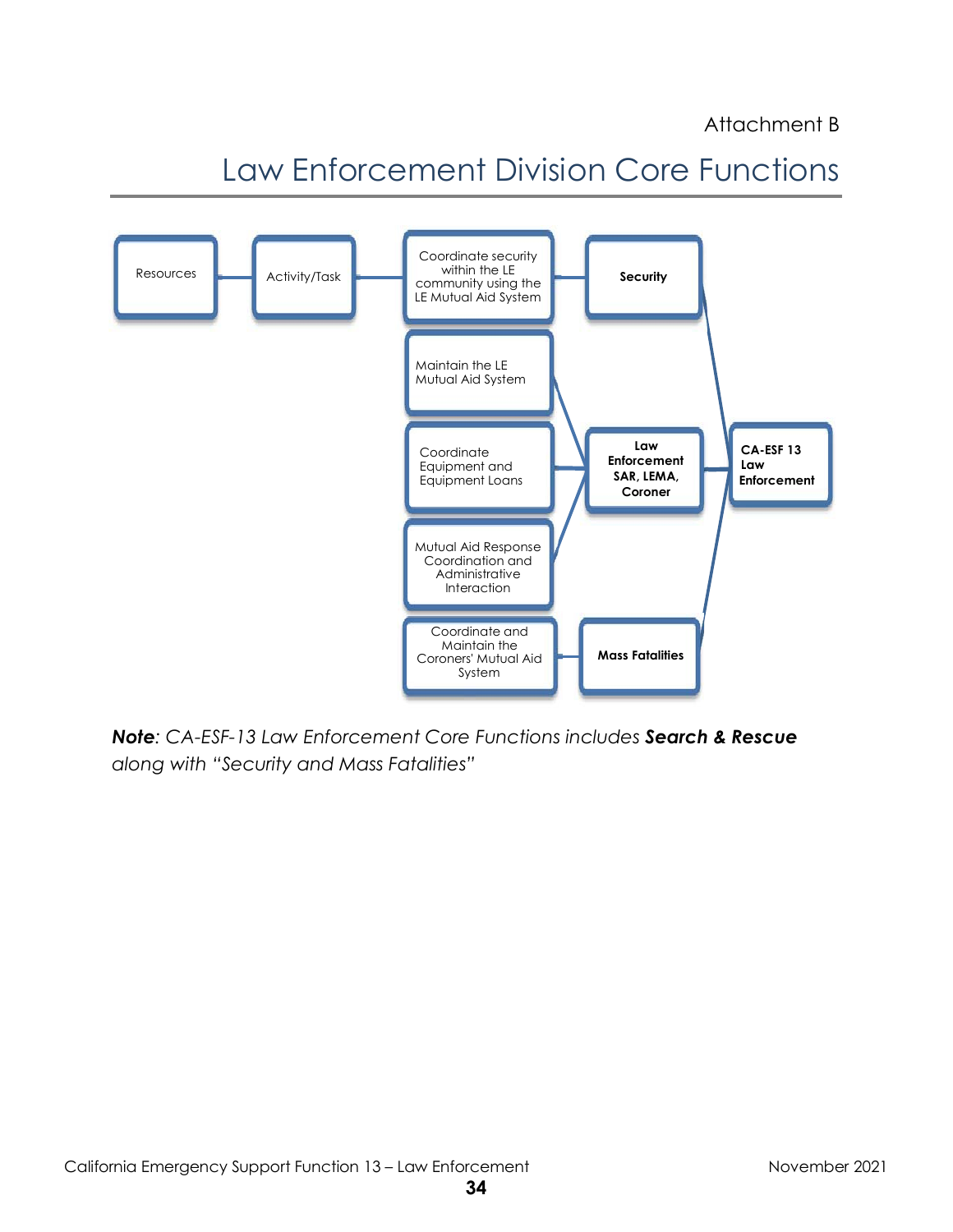## ATTACHMENT C List of Acronyms

<span id="page-39-0"></span>

| <b>Acronym</b> | <b>Meaning</b>                                          |
|----------------|---------------------------------------------------------|
| <b>AG</b>      | <b>Attorney General</b>                                 |
| <b>AO</b>      | Administrative Order                                    |
| <b>CA-ESF</b>  | California Emergency Support Function                   |
| <b>Cal OES</b> | Governor's Office of Emergency Services                 |
| <b>CDCR</b>    | California Department of Corrections and Rehabilitation |
| <b>CF</b>      | Core Function                                           |
| <b>CJIS</b>    | Criminal Justice Information System                     |
| <b>CLEMAS</b>  | California Law Enforcement Mutual Aid System            |
| <b>CLEMARS</b> | California Law Enforcement Mutual Aid Radio System      |
| <b>CNG</b>     | California National Guard                               |
| <b>CORI</b>    | Criminal Offender Record Information                    |
| <b>CSWC</b>    | California State Warning Center                         |
| <b>DEOC</b>    | Department Emergency Operation Center                   |
| <b>DFG</b>     | California Department of Fish and Game                  |
| <b>DHS</b>     | U.S. Department of Homeland Security                    |
| <b>DMV</b>     | Department of Motor Vehicles                            |
| <b>DOC</b>     | <b>Department Operations Center</b>                     |
| <b>DOJ</b>     | U.S. Department of Justice                              |
| <b>ESF</b>     | <b>Emergency Support Function (federal)</b>             |
| <b>EMAC</b>    | Emergency Management Assistance Compact                 |
| <b>EOC</b>     | <b>Emergency Operations Center</b>                      |
| <b>ESA</b>     | Emergency Services Act                                  |
| <b>FEMA</b>    | Federal Emergency Management Agency                     |
| <b>JFO</b>     | Joint Field Office                                      |
| LE             | Law Enforcement                                         |
| <b>LEICS</b>   | Law Enforcement Incident Command System                 |
| <b>LEMA</b>    | Law Enforcement Mutual Aid                              |